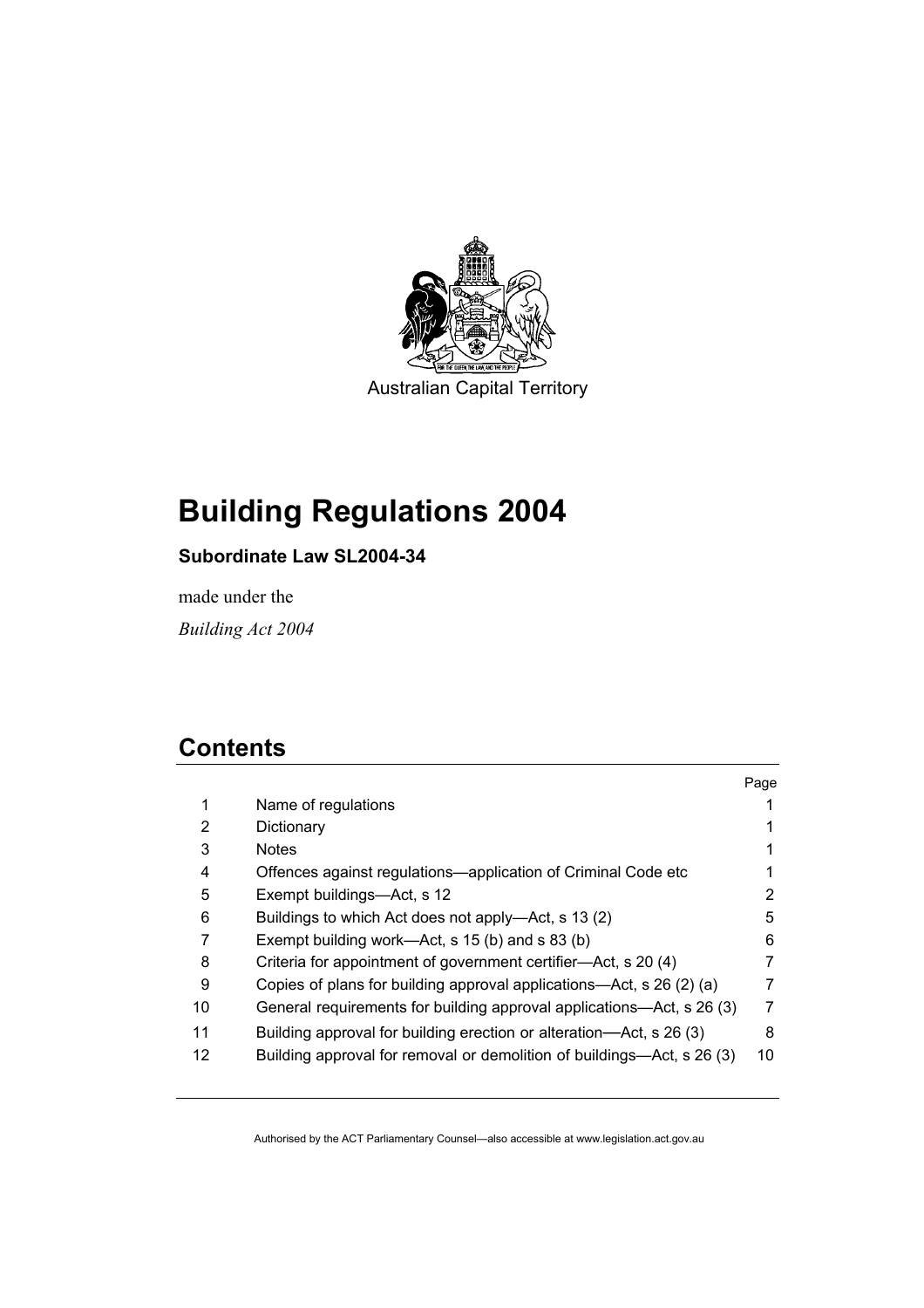|    |                                                                         | Page |
|----|-------------------------------------------------------------------------|------|
| 13 | General requirements for plans—Act, s 27 (1) (a)                        | 10   |
| 14 | Requirements for plans for alteration or erection of building-Act, s 27 |      |
|    | $(1)$ (a)                                                               | 12   |
| 15 | Consultation and consent-Act, s 27 (1) (b)                              | 13   |
| 16 | Substantial alteration—Act, s 29 (2)                                    | 16   |
| 17 | Significantly different from plan amendment—Act, s 32 (4)               | 17   |
| 18 | Considerations about whether work done in proper way—Act, s 42 (2)      | 18   |
| 19 | Considerations about whether work done in skilful way—Act, s 42 (2)     | 20   |
| 20 | Stages of building work—Act, s 43 (1)                                   | 20   |
| 21 | Alternative to new survey plan—Act, s 43 (2) (a) (ii)                   | 21   |
| 22 | Consent or approval on completion of building work—Act, s 48 (2) (d)    | 22   |
| 23 | Residential building work to which Act, pt 6 does not apply             | 22   |
| 24 | End of statutory warranties—Act, s 88 (4)                               | 22   |
| 25 | Residential building work minimum insurance—Act, s 90 (1) (b)           | 23   |
| 26 | Residential building work period of insurance—Act, s 90 (1) (c) and (d) | 23   |
| 27 | Residential building work period for claims—Act, s 90 (1) (i)           | 23   |
| 28 | Amount insurer not liable for-Act, s 91 (1)                             | 23   |
| 29 | If builder defaults and work less than deposit paid—Act, s 93 (3) (b)   | 23   |
| 30 | Appealable decisions and relevant people—Act, s 146 (5)                 | 24   |

## **Dictionary** 26

contents 2 Building Regulations 2004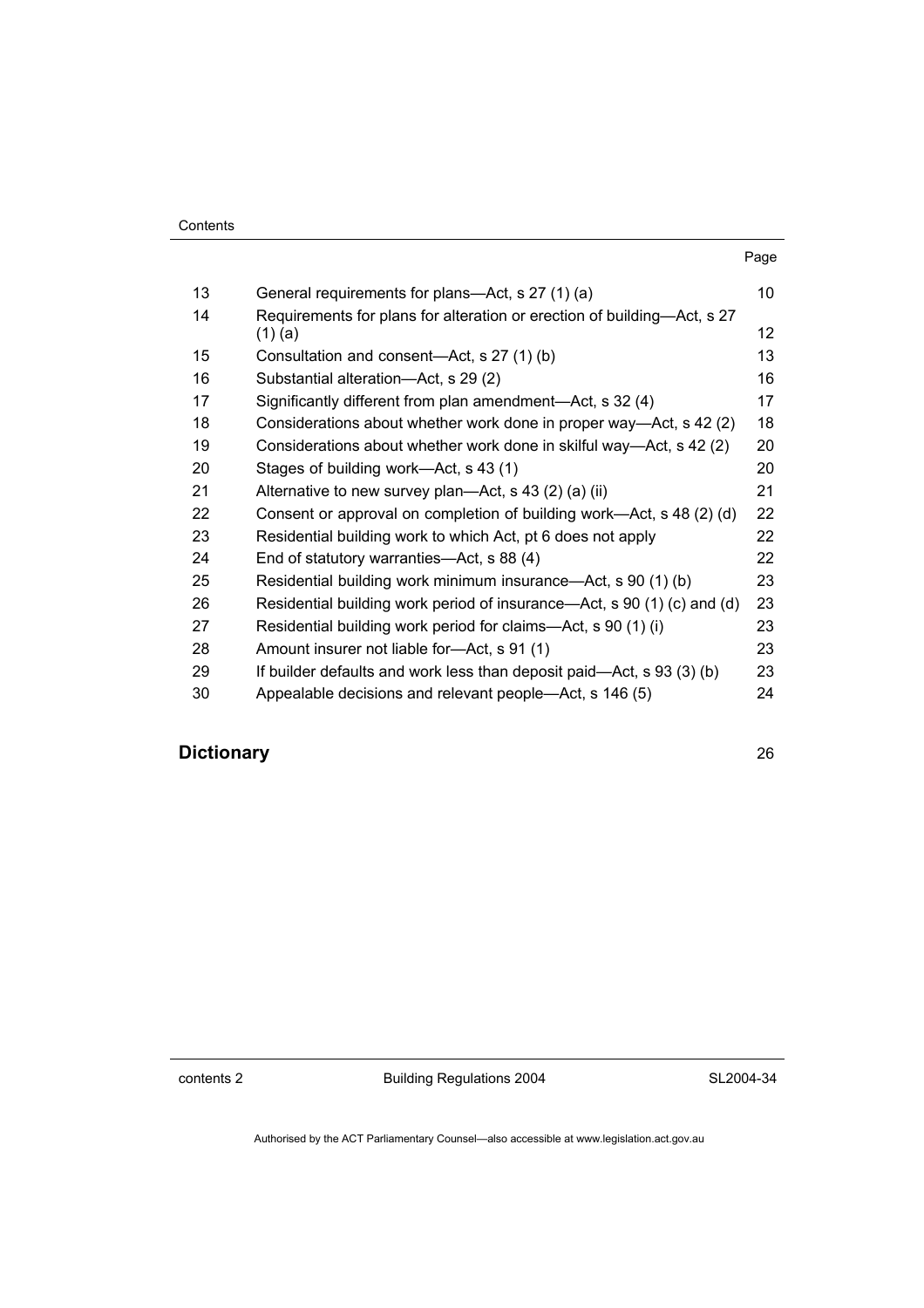#### **1 Name of regulations**

These regulations are the *Building Regulations 2004*.

#### **2 Dictionary**

The dictionary at the end of these regulations is part of these regulations.

- *Note 1* The dictionary at the end of these regulations defines certain terms used in these regulations.
- *Note 2* A definition in the dictionary (including a signpost definition) applies to the entire regulations unless the definition, or another provision of the regulations, provides otherwise or the contrary intention otherwise appears (see Legislation Act, s 155 and s 156 (1)).

#### **3 Notes**

A note included in these regulations is explanatory and is not part of these regulations.

*Note* See Legislation Act, s 127 (1), (4) and (5) for the legal status of notes.

**4 Offences against regulations—application of Criminal Code etc** 

> Other legislation applies in relation to offences against these regulations.

#### *Note 1 Criminal Code*

The Criminal Code, ch 2 applies to all offences against these regulations (see Code, pt 2.1).

The chapter sets out the general principles of criminal responsibility (including burdens of proof and general defences), and defines terms used for offences to which the Code applies (eg *conduct*, *intention*, *recklessness* and *strict liability*).

*Note 2 Penalty units* 

The Legislation Act, s 133 deals with the meaning of offence penalties that are expressed in penalty units.

SL2004-34

Building Regulations 2004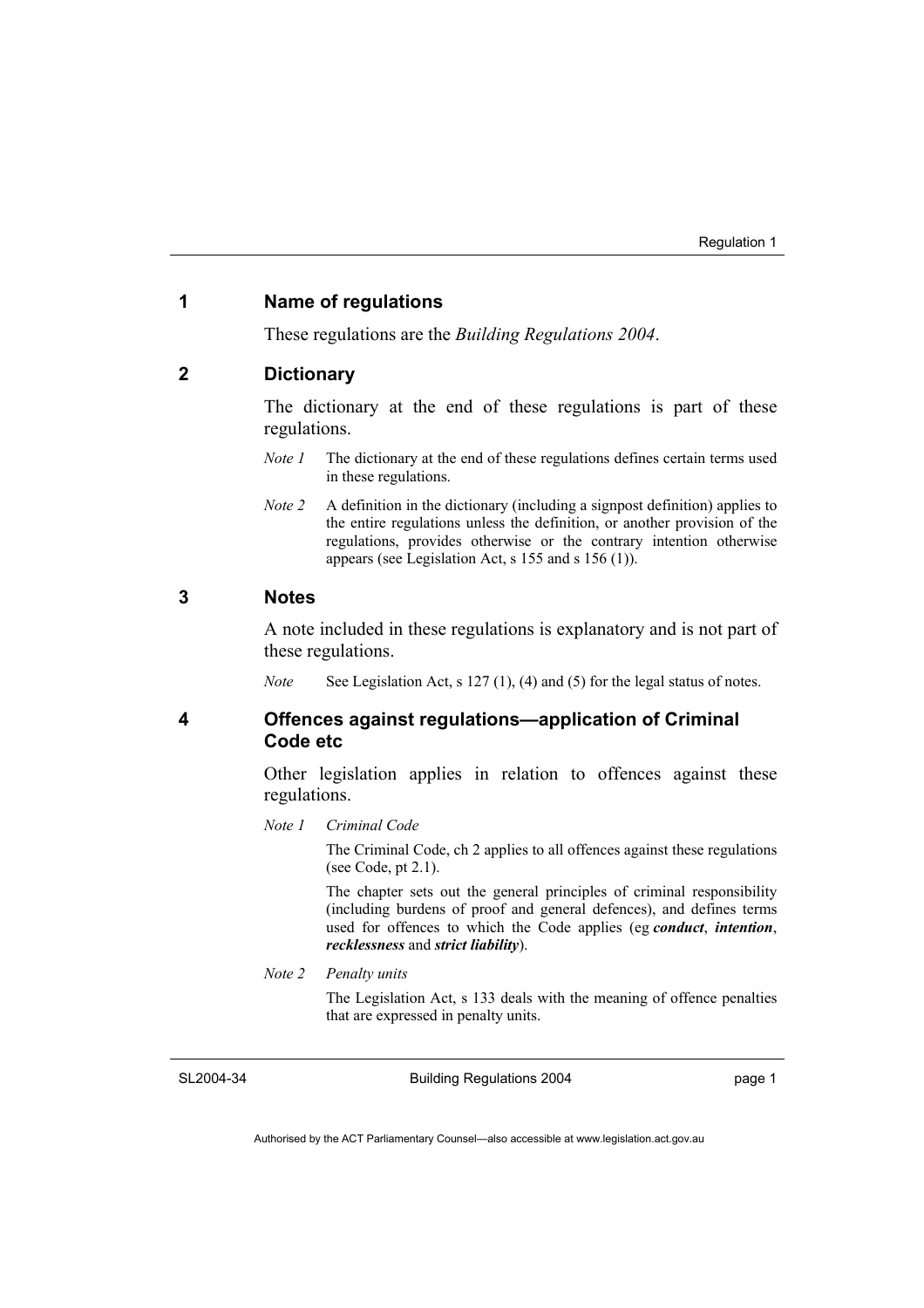#### **5 Exempt buildings—Act, s 12**

- (1) Each of the following is an exempt building:
	- (a) a fence or wall if—
		- (i) the height measured from any point on the fence or wall to the ground is not more than 1.8m, excluding any part of the structure that is in the ground; and
		- (ii) it does not form an integral part of an enclosure for a swimming pool;
	- (b) a retaining wall if the height measured from any point at the top of the retaining wall to the lowest adjacent ground level is not more than 1.2m, excluding any part of the wall that is in the ground;
	- (c) an outdoor deck, carport, pergola, porch, veranda, shelter, gazebo, shade structure or hail protection structure if—
		- (i) it has no wall; and
		- (ii) if it has a covering (including a sail or sail-like element)—the total covering area is  $25m^2$  or less; and
		- (iii) the height measured from any point on the structure to the ground is not more than 3m, excluding any part of the structure that is in the ground; and
		- (iv) the height measured from any point on top of any flooring of the structure to the ground is not more than 1m, excluding any part of the structure that is in the ground; and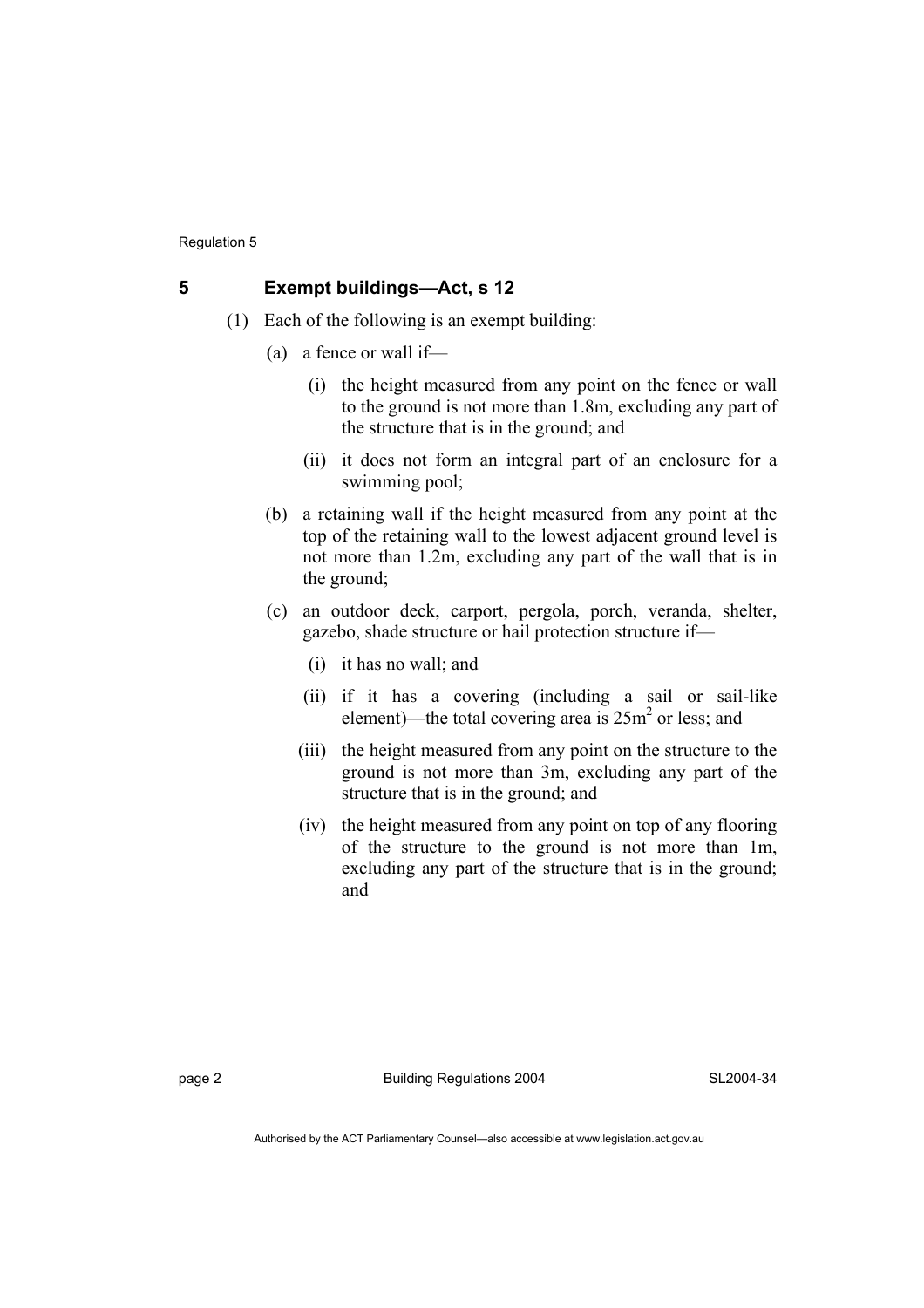(d) a shed, gazebo, greenhouse or similar structure the roof area of which does not exceed  $10m^2$ ;

#### **Examples of similar structure**

conservatory, cubbyhouse, store, workshop, studio, outbuilding or class 10a building

- *Note* An example is part of these regulations, is not exhaustive and may extend, but does not limit, the meaning of the provision in which it appears (see Legislation Act, s 126 and s 132).
- (e) an antenna or aerial assembly, if—
	- (i) the height measured from the highest part of the assembly to the lowest is 5m or less, excluding any part of the assembly that is in the ground or is part of the building the assembly is mounted on; and
	- (ii) the assembly is a class 10b building;
- (f) an artificial pool, other than a bathtub, used, or for use, mainly for swimming, wading or bathing, that cannot hold water to a depth of more than 300mm;
- (g) an internal alteration to a building for which a certificate under the Act, part 5 (Building occupancy) has been issued, if the alteration does not change the classification of the building;
- (h) an outdoor pond if—
	- (i) it is not used, or for use, mainly for swimming, wading or bathing; and
	- (ii) the height measured from any point on the wall of the pond to the lowest point on the base of the pond is not more than 1.2m, excluding any part of the wall that is in the ground;
- (i) a structure (for example, a barbeque or letterbox) if—
- (i) it has a plan area not exceeding  $2m^2$ ; and

SL2004-34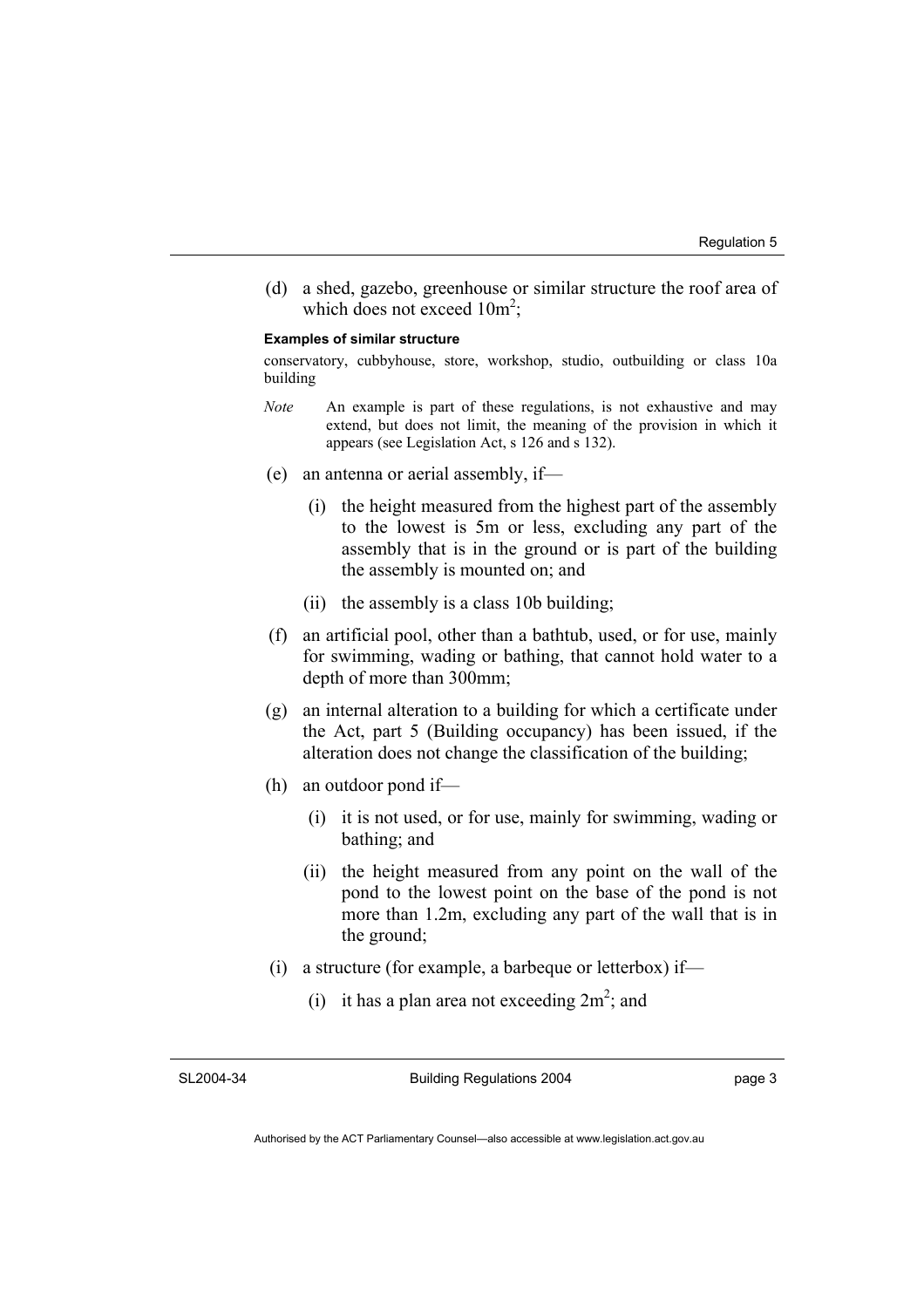- (ii) the height measured from any point on the structure to the ground is not more than 1.8m, excluding any part of it that is in the ground;
- (j) a water tank if—
	- (i) it has a capacity not exceeding 17kL; and
	- (ii) the height measured from any point on the tank to the ground is not more than 2.4m, excluding any part of the tank that is in the ground;
- (k) an amusement ride, device to which AS 3533 applies or a portable building or structure, including a tent, marquee, stall or booth, erected at a place if—
	- (i) the building or structure is erected and used only in accordance with any applicable provision of AS 3533; and
	- (ii) if the building code applies to the building—the building or structure is a class 6, class 7 or class 10a building; and
	- (iii) the building or structure is not intended to be, and has not been, at the place for longer than 2 months.
- (2) Subregulation (1) does not apply if—
	- (a) the building work in relation to the exempt building affects—
		- (i) the structural sufficiency, soundness or stability of part of a building for which a certificate under the Act, part 5 (Building occupancy) has been issued; or
		- (ii) a fire-rated wall, ceiling or floor; or
		- (iii) a ventilation or air-handling system, fire protection system or other mechanical service; or
		- (iv) a fire-escape, emergency lift, stairway, exit or passageway to an exit; or

page 4 Building Regulations 2004

SL2004-34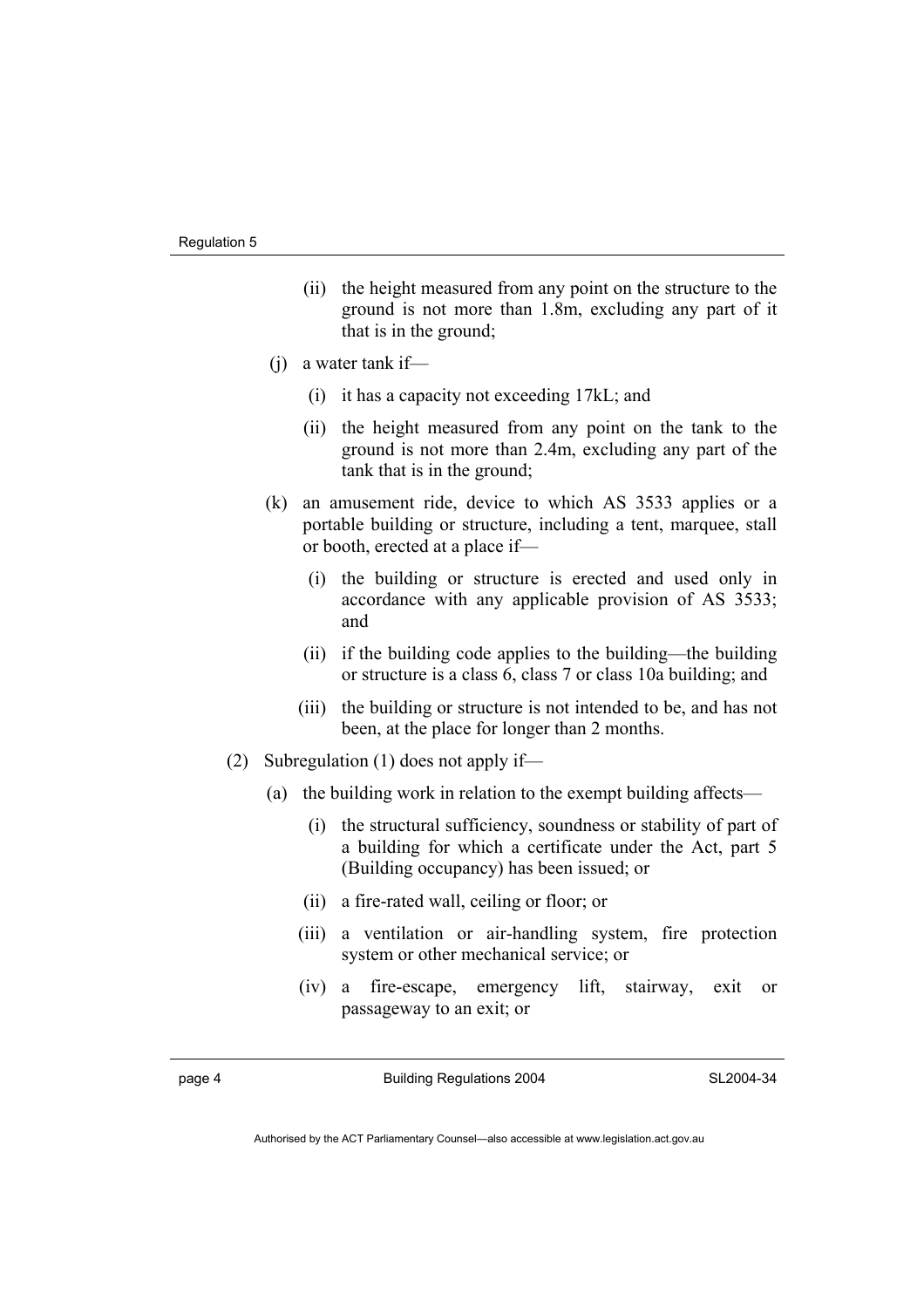- (b) the building proposed to be built adversely affects the provision of natural light or ventilation to a building for which a certificate under the Act, part 5 has been issued.
- (3) In this regulation:

*assembly*, in relation to an antenna or aerial, means the antenna or aerial and its mast, tower and footing.

#### **6 Buildings to which Act does not apply—Act, s 13 (2)**

- (1) The Act does not apply to the following buildings:
	- (a) bridges;
	- (b) dams;
	- (c) retaining walls associated with bridges, dams or roads;
	- (d) stiles;
	- (e) mesh fences less than 3m high measured from the top of the fence to the ground, excluding any part of the fence that is in the ground;
	- (f) prefabricated bus shelters;
	- (g) prefabricated playground equipment;
	- (h) road signs;
	- (i) electricity network distribution equipment;
	- (j) reservoirs that are not part of an on-site stormwater detention system;
	- (k) aqueducts;
	- (l) water and sewage treatment works;
	- (m) stormwater outfalls.

SL2004-34

Building Regulations 2004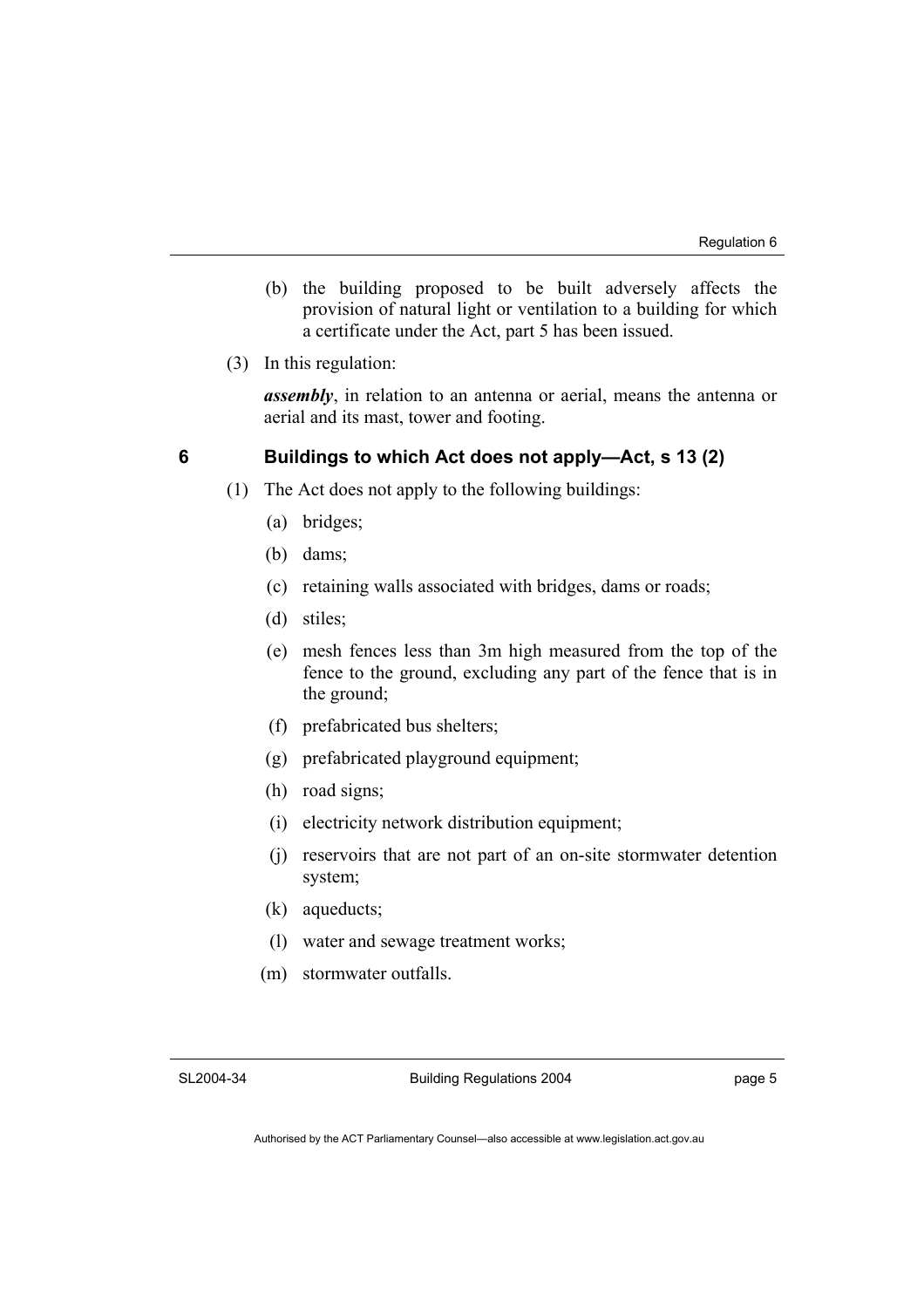- (2) The Act does not apply to poles and masts owned by—
	- (a) the Territory; or
	- (b) the Commonwealth; or
	- (c) a Territory authority; or
	- (d) a body established under a Commonwealth law; or
	- (e) the provider of an electricity supply or telephone service.

#### **7 Exempt building work—Act, s 15 (b) and s 83 (b)**

- (1) The installation, alteration or removal of the following is exempt building work for part 3 (Building work) and part 6 (Residential buildings—statutory warranties, insurance and fidelity certificates):
	- (a) an externally mounted photovoltaic panel or solar water heater for a class 1 or class 10a building, if the building work—
		- (i) does not involve any alteration that would affect the structural sufficiency or stability of the building; and
		- (ii) does not affect the building complying with the building code;
	- (b) an externally mounted airconditioning unit for a class 1 or class 10a building, if—
		- (i) the building work does not involve any alteration that would affect the structural sufficiency or stability of the building; and
		- (ii) the building work does not affect the building complying with the building code; and
		- (iii) the unit is not the main source of ventilation—
			- (A) if the unit is installed for a particular room—for the room; or

page 6 Building Regulations 2004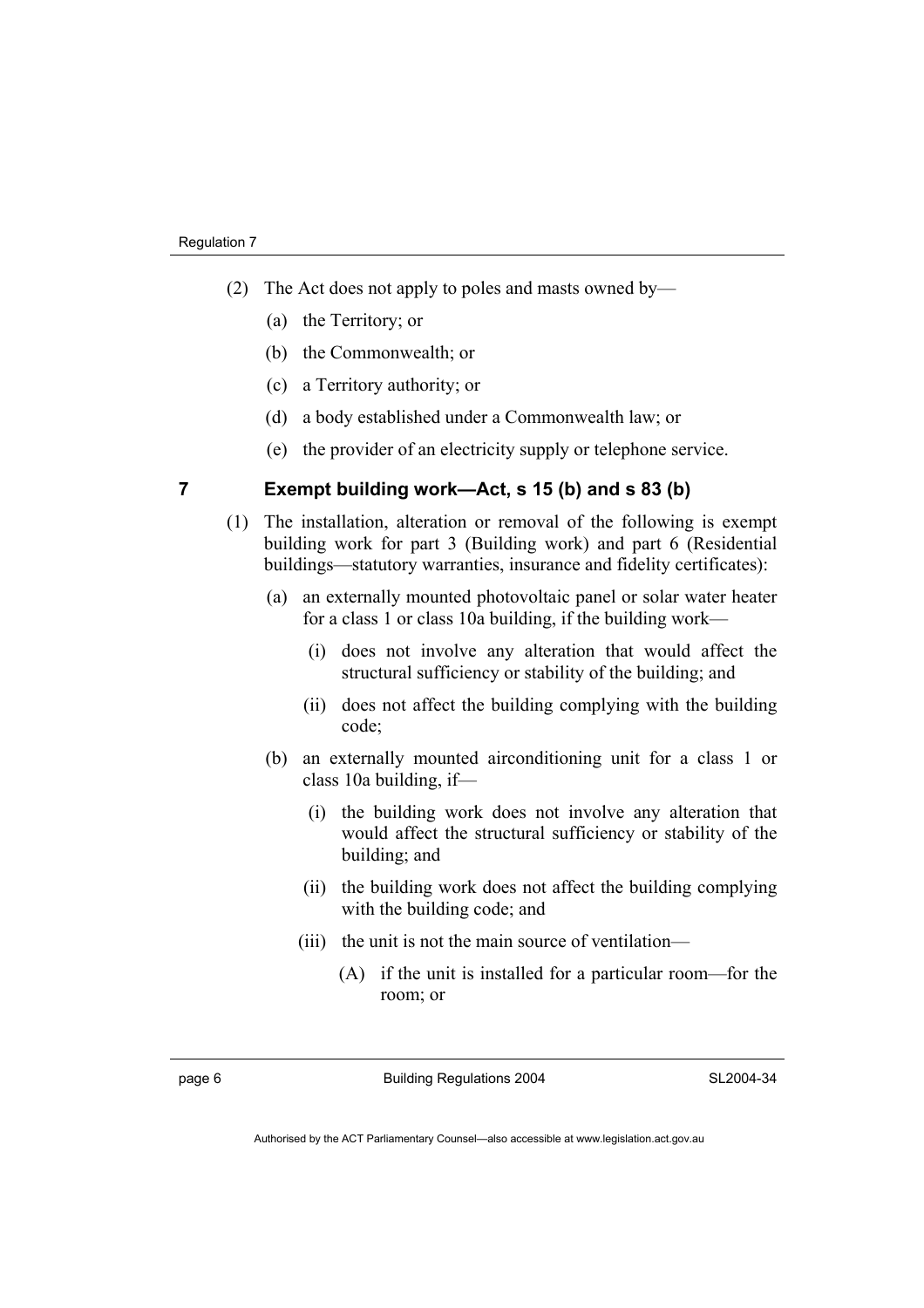- (B) if the unit is installed for a building—for that building.
- *Note* The building code includes standards for load bearing and waterproofing.
- (2) In this regulation:

*solar water heater*, for a building, means a solar water panel designed to be mounted externally, together with any hot-water tank that holds water heated by the panel.

#### **8 Criteria for appointment of government certifier—Act, s 20 (4)**

The criteria for the appointment of a government certifier for building work are—

- (a) a building approval for the work is in force; and
- (b) a licensed builder has started the work; and
- (c) the owner of the land where the work is being carried out cannot, after making reasonable efforts, appoint a certifier for the work.

#### **9 Copies of plans for building approval applications—Act, s 26 (2) (a)**

The prescribed number of copies is 3.

#### **10 General requirements for building approval applications—Act, s 26 (3)**

- (1) The following requirements are prescribed for an application:
	- (a) the application must contain an estimate of the cost of the building work calculated in accordance with a method determined in writing by the construction occupations registrar;

SL2004-34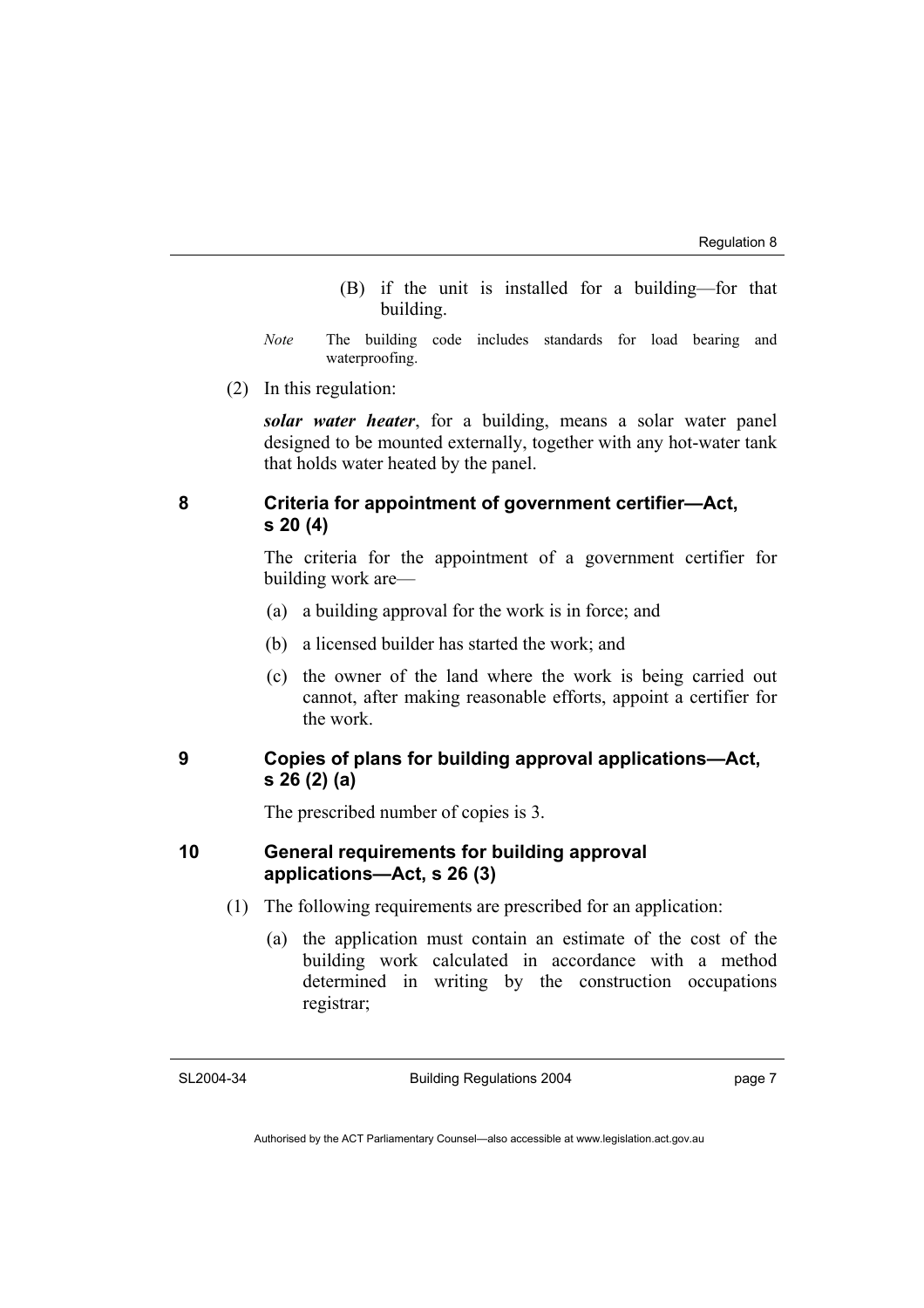(b) if building work is proposed to be carried out at or near a street or place that is open to or used by the public—an application must contain details of the precautions proposed to be taken to protect the safety of people using the street or place when the building work is to be carried out;

(c)the application must state the area of the parcel of land.

 (2) A determination under subregulation (1) (a) is a notifiable instrument.

*Note* A notifiable instrument must be notified under the Legislation Act.

#### **11 Building approval for building erection or alteration—Act, s 26 (3)**

- (1) For an application in relation to building work that involves the erection or alteration of a building, the following information must be included in the application and plans accompanying the application:
	- (a) the class of the building according to the intended use of the building as proposed to be erected or altered;
	- (b) what fire-resisting construction type (under the building code) the building as proposed to be erected or altered will be, if applicable to the building;
	- *Note* Fire-resisting construction type may not be applicable if an alternative solution under the building code is used.
	- (c) for an application that relates to the erection or alteration of a class 1 or class 10a building—the site classification of the parcel of land in accordance with the classification provided by the building code;
	- (d) for an application that relates to the alteration of a building—
		- (i) the class and type of fire-resisting construction of the existing building classified under the building code; and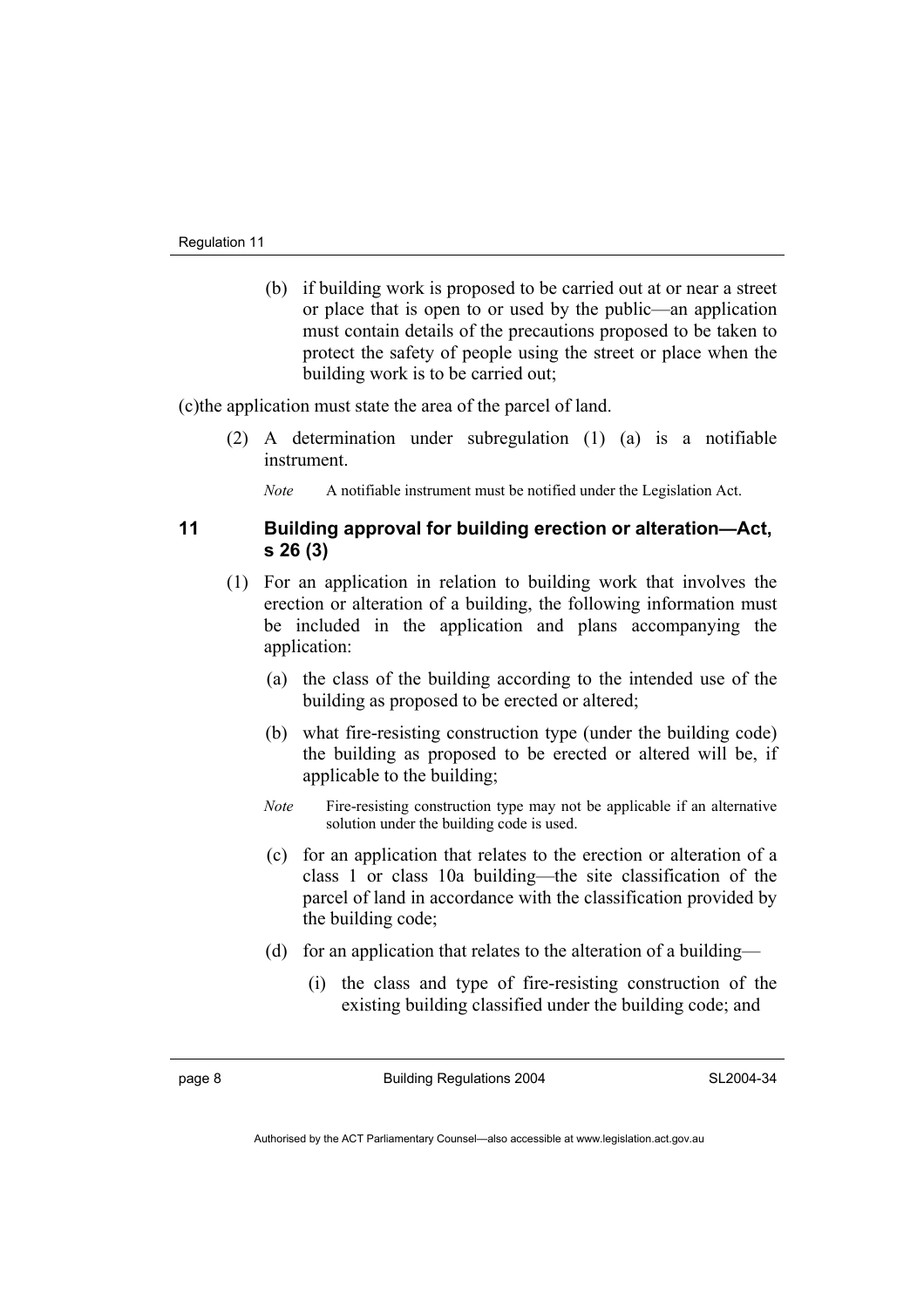- (ii) the materials used in the existing building;
- (e) the number of storeys of the building as proposed to be erected or altered;
- (f) the number of new dwellings (if any) created by the building work;
- (g) the floor area of the proposed building or proposed new part of the building;
- (h) the materials to be used in the frame, floor, walls and roof of the proposed building or proposed new part of the building;
- (i) if a performance requirement of the building code is to be complied with by use of an alternative solution under the code—
	- (i) the performance requirement; and
	- (ii) the alternative solution; and
	- (iii) each assessment method used to show that the alternative solution complies with the performance requirement;
- (j) if the building code does not state a standard of work in relation to any part of the proposed building work and it is intended to carry out that part of the proposed building work in accordance with a standard of work stated in another document—
	- (i) the nature of the proposed building work; and
	- (ii) the title of the document; and
	- (iii) each assessment method used to show that the proposed building work complies with the standard of work stated in the document.

SL2004-34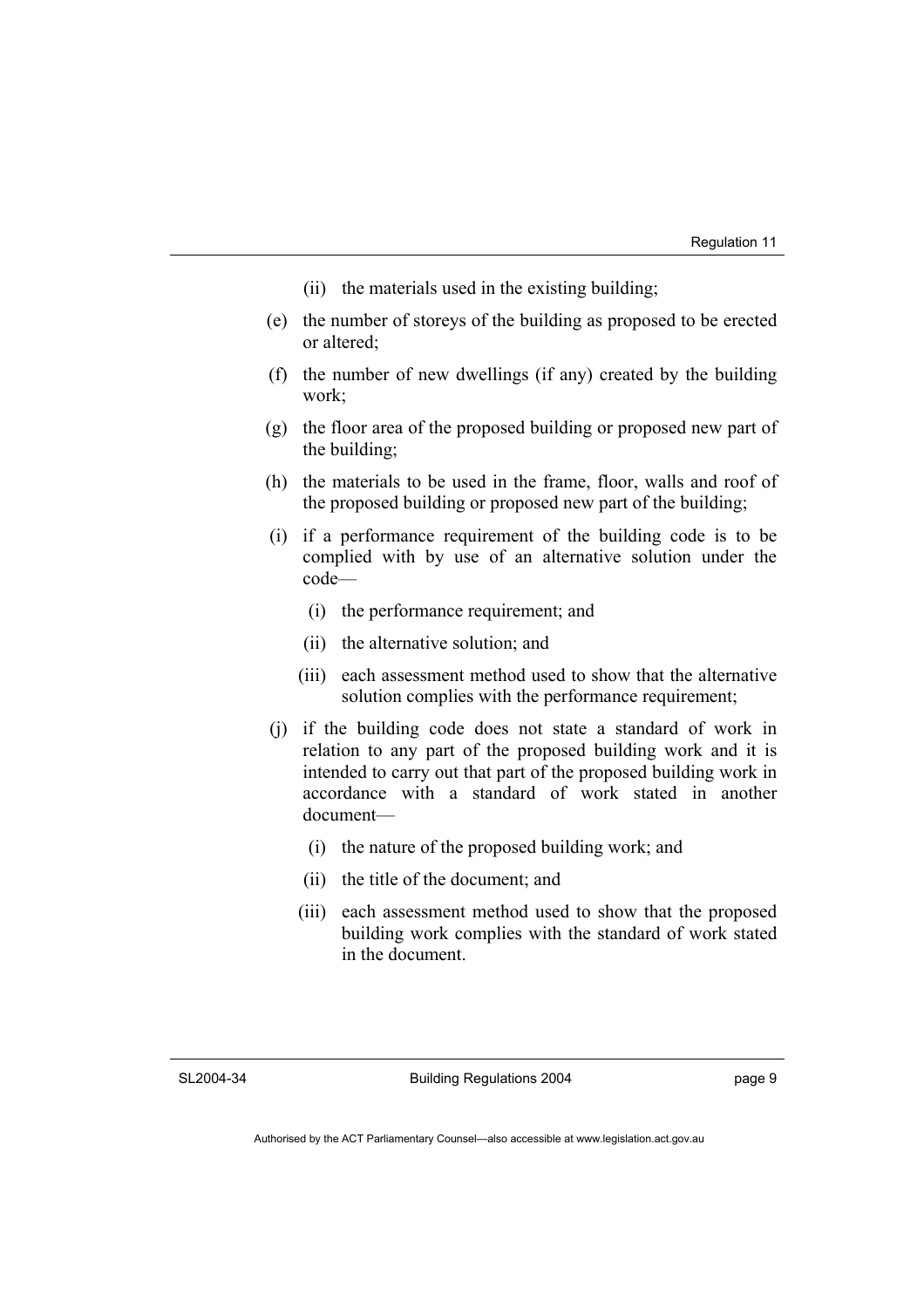(2) In this regulation:

*assessment method*—see the building code.

*performance requirement*—see the building code.

#### **12 Building approval for removal or demolition of buildings—Act, s 26 (3)**

For an application in relation to building work that involves the removal or demolition of a building, the following information must be included in the application and plan accompanying the application:

- (a) details of the methods to be used in the execution of the building work including a work plan stated or set out in AS 2601 as in force on the commencement of this regulation;
- (b) the number of dwellings demolished (if any).

#### **13 General requirements for plans—Act, s 27 (1) (a)**

- (1) The plans must—
	- (a) be drawn in accordance with AS 1100 as in force on the commencement of this regulation, unless—
		- (i) the plans were drawn before the commencement of the standard; or
		- (ii) the plans complied with the standard at the time they were drawn; and
	- (b) show any area marked on a certificate of title or deposited plan as an easement; and
	- (c) if the building work to which the plan relates will require the connection of a pipe to, or alteration of the connection of a pipe to the sewerage system—show any point of connection of a pipe on the parcel of land to the sewerage system; and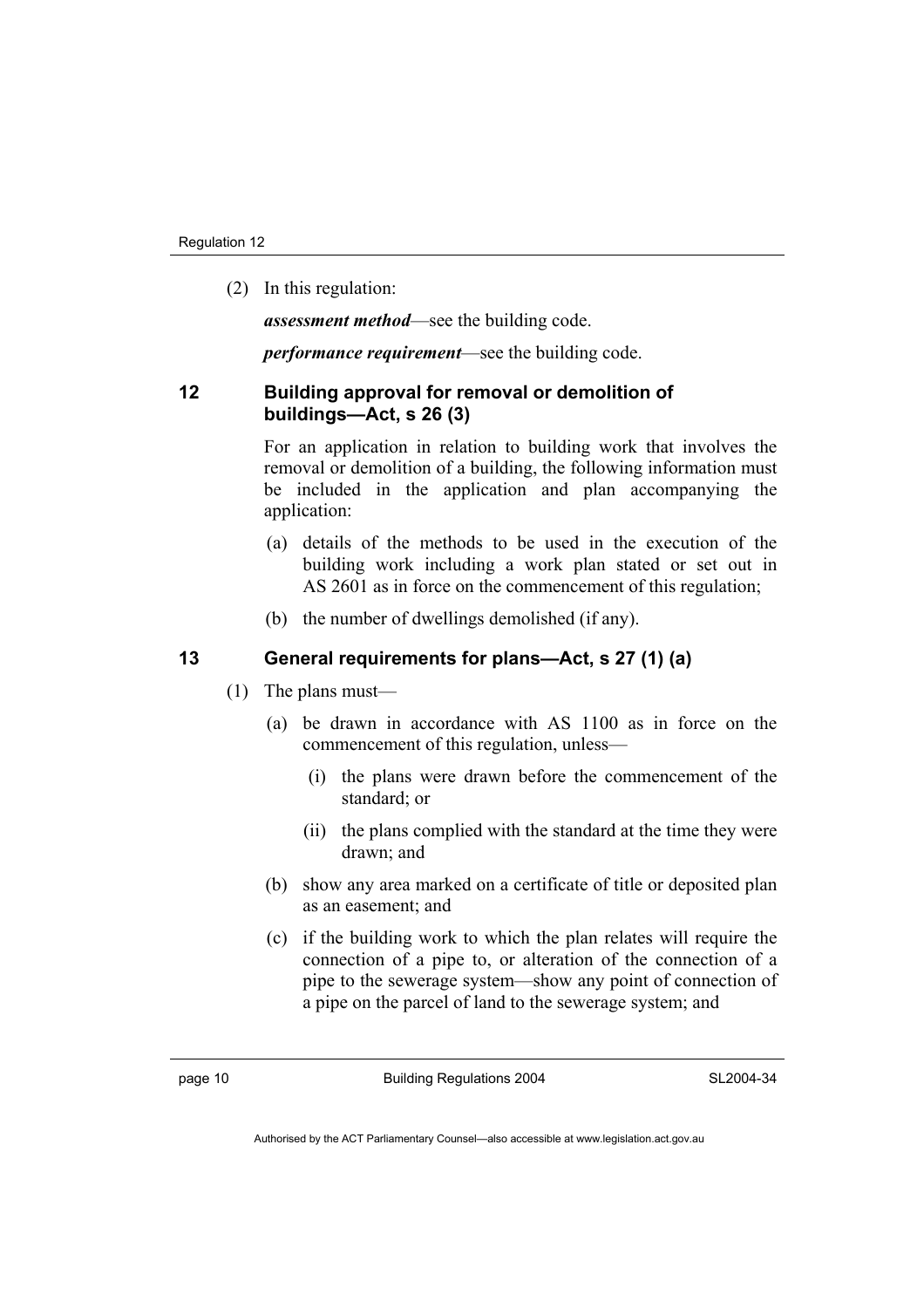- (d) if the building work to which the plan relates will require the connection of a pipe to, or alteration of the connection of a pipe to a water main—show any point of connection of a pipe on the parcel of land to the water main; and
- (e) if the building work to which the plan relates will require the connection of a pipe to, or alteration of the connection of a pipe to a stormwater drain—show any point of connection of a pipe on the parcel of land to the stormwater system; and
- (f) if the building work to which the plan relates will, when finished, alter the surface stormwater drainage on parcel of land where the work is to be done—show the proposed surface stormwater drainage on the parcel at the completion of the work; and
- (g) include a site plan on a scale of not less than 1:200 showing the block, section, boundaries and dimensions of the parcel of land.
- (2) In this regulation:

*Australian Standard 1100* includes AS/NZS 1100.501:2002.

*easement*—see the Act, section 52.

*stormwater system* means a system of pipes, gutters, drains, floodways and channels that are designed to collect or carry stormwater in or through an urban area, other than for a single parcel of land.

*utility service*—see the *Utilities Act 2000*, dictionary.

*water main* means a conduit or pipeline—

- (a) owned, controlled or maintained by a utility service; and
- (b) designed to carry drinking water supplied by the service.

Building Regulations 2004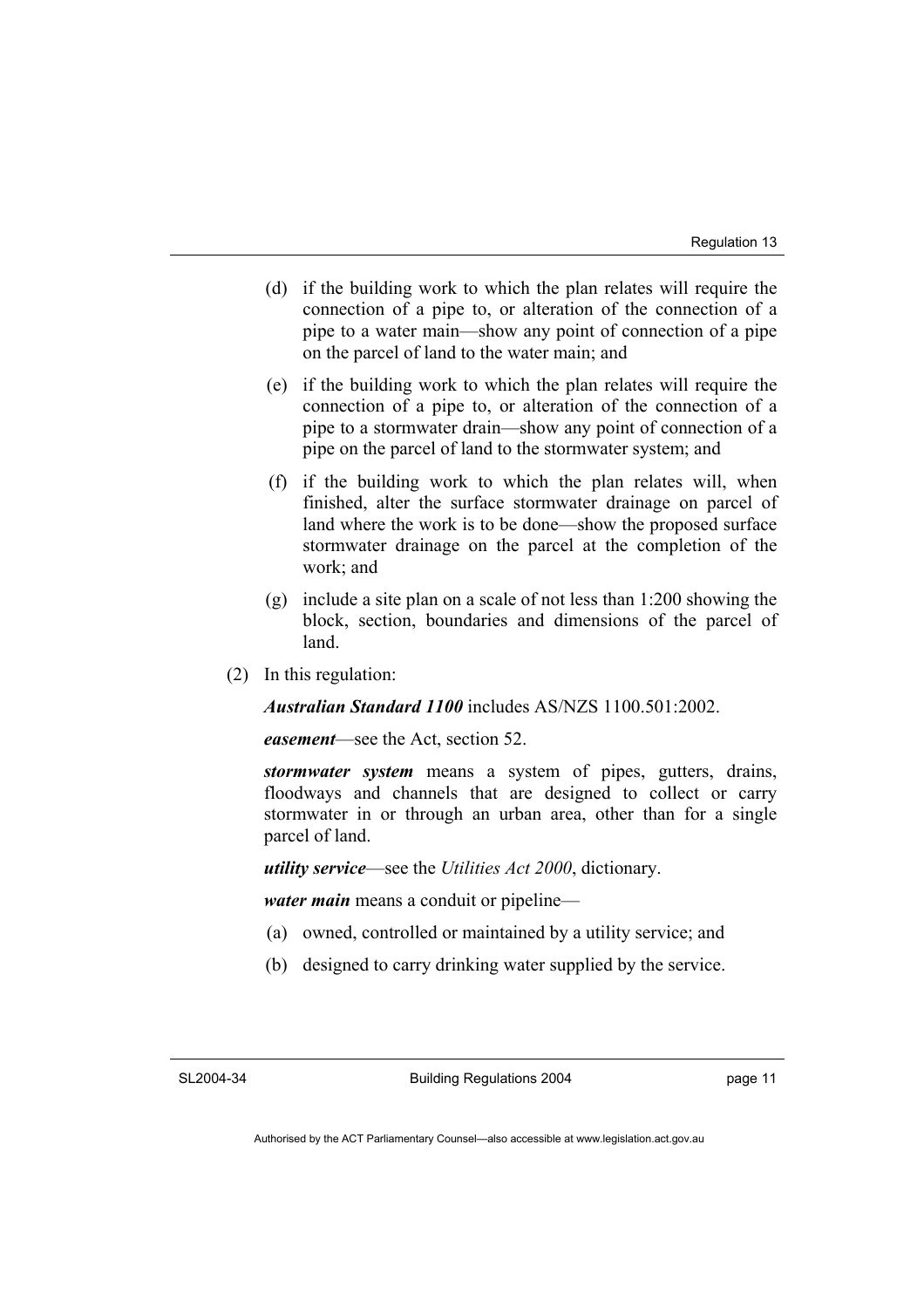#### **14 Requirements for plans for alteration or erection of building—Act, s 27 (1) (a)**

- (1) For plans that relate to the erection or alteration of a building, the plans must contain sufficient information about the proposed finished dimensions, arrangement, locations and inherent characteristic of materials making up every element of the proposed building work—
	- (a) to allow a certifier to work out if a building erected or altered in accordance with the plan would contravene the Act; and
	- (b) to allow a competent builder to carry out the building work in accordance with the plans and the Act; and
	- (c) to allow a certifier to work out if the building work, if carried out, complies with the plan and the Act.
- (2) The information included on the plans under subregulation  $(1)$ 
	- (a) must be consistent with AS 1100 (which is about technical drawing); and
	- (b) must be apparent from reading the drawing, rather than having to take measurements from the drawing.
- (3) Plans are taken to satisfy subregulation (1) to the extent that they contain the following information:
	- (a) the extent, overall dimensions and main construction material of a wall, partition, floor or roof if—
		- (i) AS 1684 or AS 3623 applies to the framing for the wall, partition, floor or roof; or
		- (ii) the framing is of the same scale and kind of arrangement as the framing to which those standards apply;
	- (b) the location, overall dimensions and description or name of the proprietary product that is sufficient to identify a truss product type for mass-produced proprietary trusses if—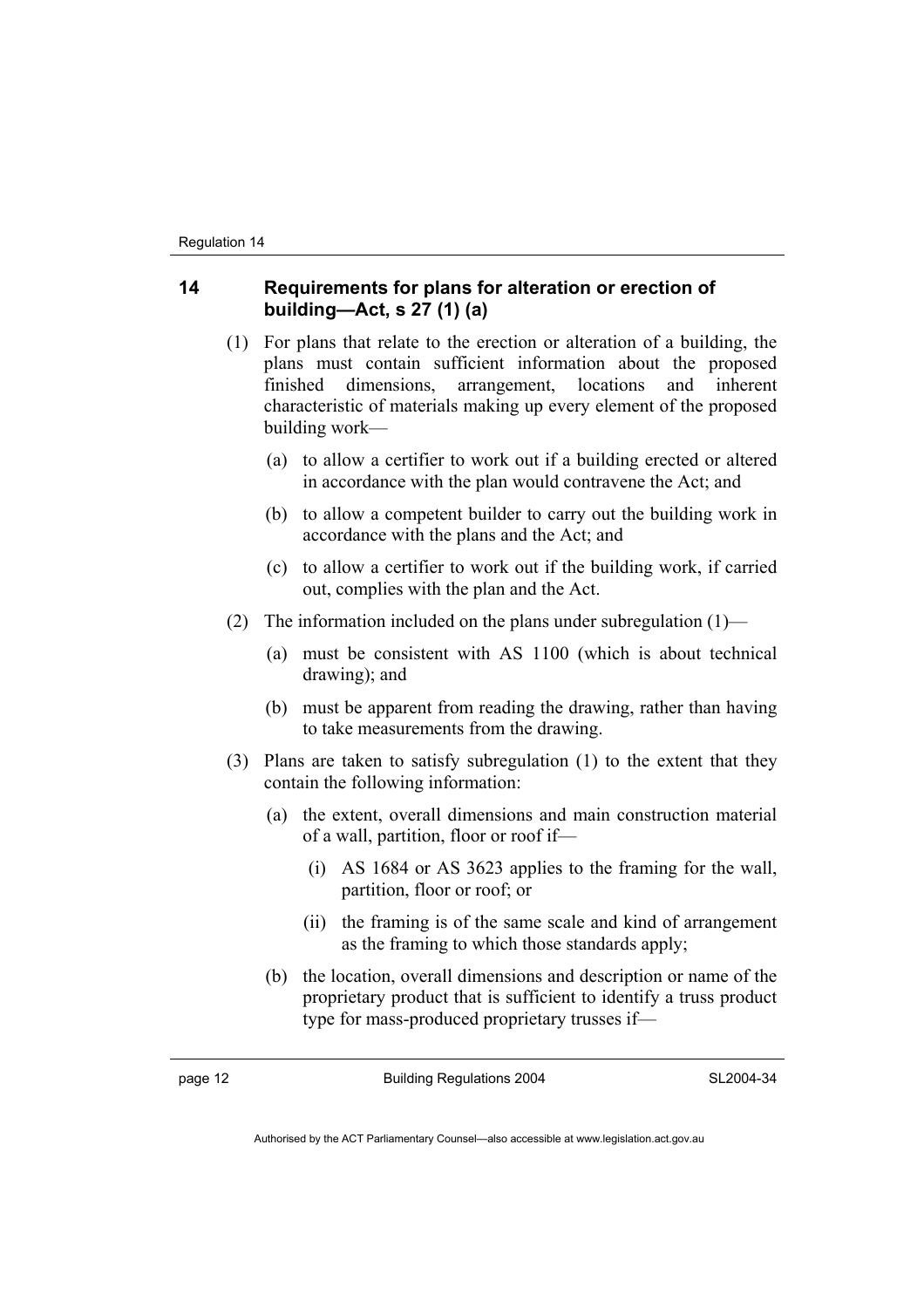- (i) the manufacturer publishes a written span table that states the spanning capability of the truss; and
- (ii) the table applies directly to a truss and its span stated in the plan;
- (c) for masonry work to which AS 3700 applies—the overall extent and dimensions of the masonry work and structural details of reinforcement (if any);
- (d) for concrete work to which AS 2870 (which is about slabs and footings) applies—the overall extent and dimensions of the concrete work and structural details of reinforcement (if any).

#### **Example of same scale and kind of arrangement for par (a) (ii)**

AS 1684 applies to houses only. However, under par (a) (ii), it can be used for a fit-out that has the same proportions as a house or for part of a building with the same loads and requirements as a house.

- *Note* An example is part of the regulations, is not exhaustive and may extend, but does not limit, the meaning of the provision in which it appears (see Legislation Act, s 126 and s 132).
- (4) The plans may contain other information.

#### **15 Consultation and consent—Act, s 27 (1) (b)**

- (1) The following consultations must take place or consents or approvals be obtained in relation to proposed building work:
	- (a) any consent or approval required under a Territory law in relation to the work;
	- (b) if the work is, or forms part of, a development requiring approval under the Land Act, part 6.2—approval of the development;
	- (c) if the approval mentioned in paragraph (b) contains conditions precedent to starting the building work—compliance with those conditions;

#### SL2004-34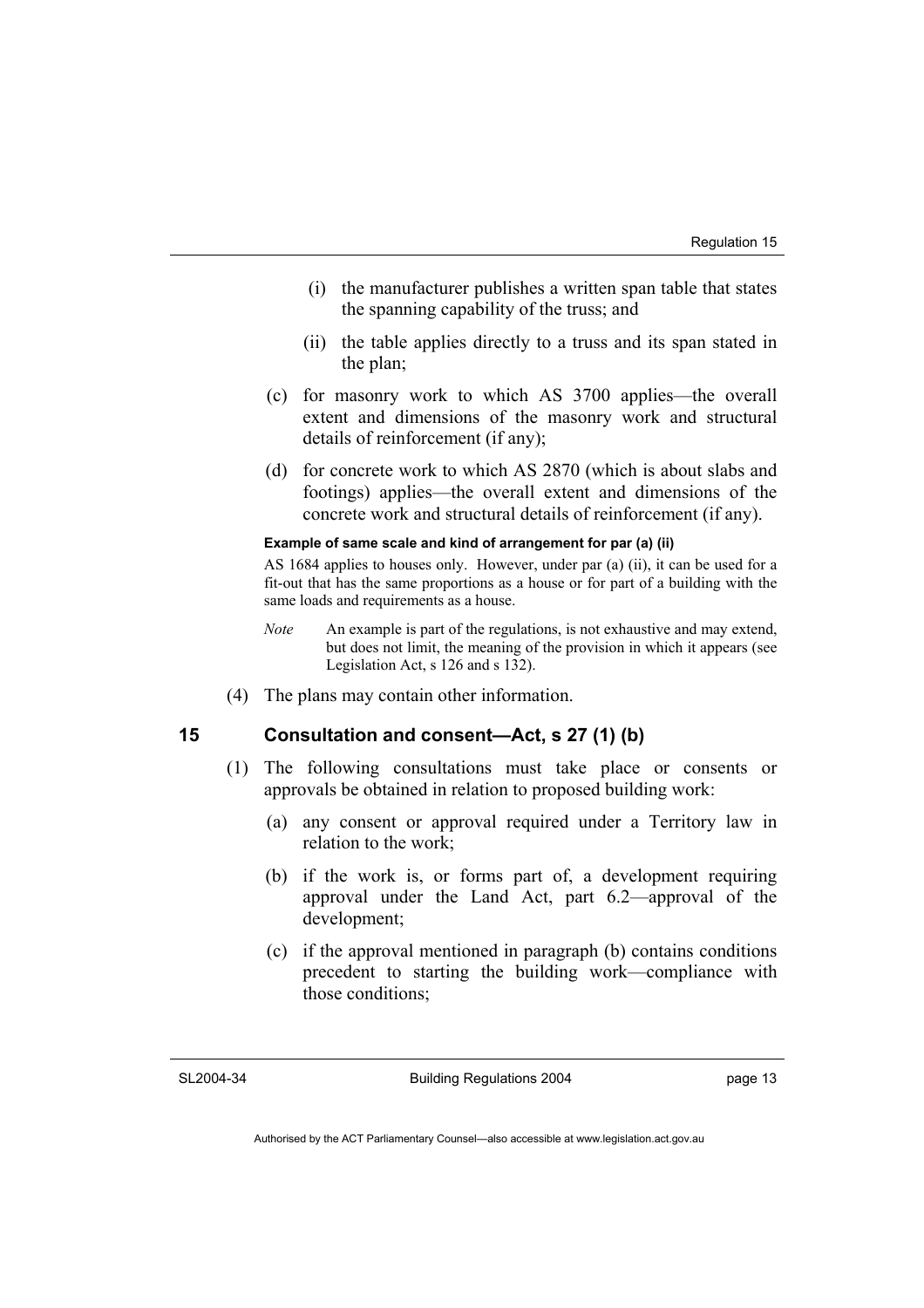- (d) if the parcel of land is in a designated area—approval under the *Australian Capital Territory (Planning and Land Management) Act 1988* (Cwlth), section 12;
- (e) if the work involves the erection or alteration of a lift—a permit under the *Scaffolding and Lifts Regulations 1950*, regulation 17;
- (f) consultation with ACTEW Corporation Limited in relation  $to$ —
	- (i) the demolition of any building to which electricity, water or sewerage services are supplied or to which an electricity or water meter is connected; and
	- (ii) any encroachment of the proposed building or proposed new part of the building onto an easement; and
	- (iii) the disposal of any non-domestic waste into the sewerage system;
- (g) consultation with the fire commissioner and the chief fire control officer in relation to—
	- (i) any use of an alternative solution in relation to a provision of the building code which deals with fire protection; and
	- (ii) any proposed building or proposed new part of a building, as the case requires, with a floor area exceeding  $500m<sup>2</sup>$ that is not a class 1 or class 10 building;
- (h) consultation with the chief executive responsible for urban services in relation to—
	- (i) procedures to be used in the demolition of any building of class 2, class 3, class 4, class 5, class 6, class 7, class 8 or class 9; and
	- (ii) any waste management plan provided in the application;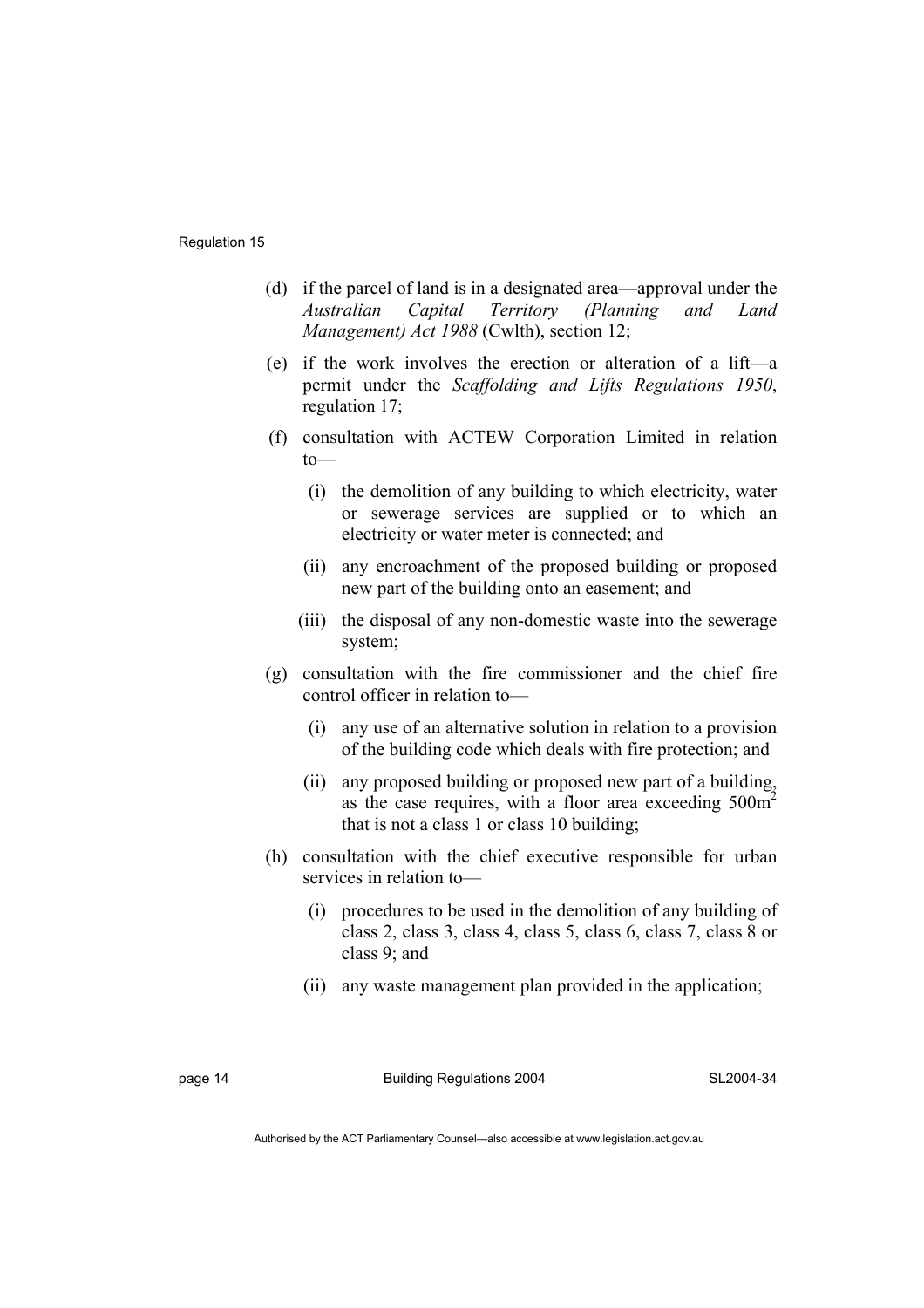- (i) if it is proposed that the new building or new part of the building is to be used for the sale or supply of liquor consultation with the registrar of liquor licences in relation to occupancy loading and kitchen, bar and toilet facilities;
- (j) consultation with the chief health officer in relation to the application of any health law to the proposed new building or new part of the building;
- (k) consultation with the environment protection authority if—
	- (i) it is proposed that the new building or new part of the building is to be used to conduct a class A or class B activity; or
	- (ii) an accredited code of practice is applicable to an activity intended to be carried out in the new building or new part of the building.
- (2) It is sufficient compliance with the obligation to consult under subregulation (1) (f), (g), (h), (i), (j) or (k) if—
	- (a) notification of the details of an application for a building approval is given to the person with whom consultation is to take place; and
	- (b) 10 working days have elapsed since it has been given.
- (3) In this regulation:

*accredited code of practice* means a code accredited under the *Environment Protection Act 1997*, section 31 (1).

*class A activity* means an activity listed in the *Environment Protection Act 1997*, schedule 1, clause 2.

*class B activity* means an activity listed in the *Environment Protection Act 1997*, schedule 1, clause 3.

*designated area*—see the *Australian Capital Territory (Planning and Land Management) Act 1988* (Cwlth).

SL2004-34

Building Regulations 2004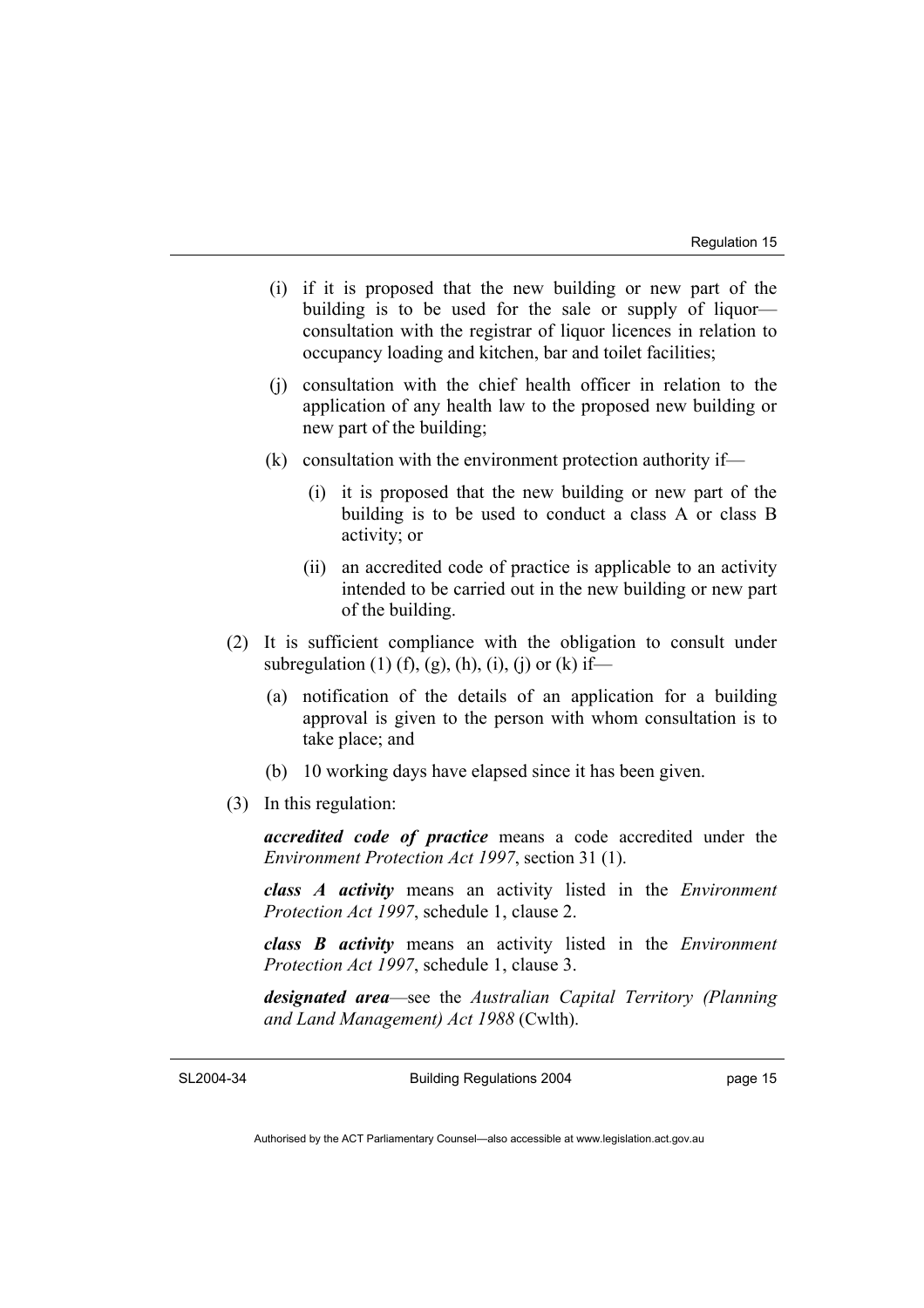*health law* means a Territory law that has as 1 of its objects or purposes the protection of public health.

#### **16 Substantial alteration—Act, s 29 (2)**

An alteration of a building is a substantial alteration if—

- (a) the aggregate volume of the proposed alteration and any other alteration made to the building during the 3 years immediately before the day the application for building approval of the alteration is made is more than 50% of the volume of the original building; and
- (b) the volume of a building is measured by reference to roof and outer walls.

#### **Example of effect**

- 1 A house is extended by 70%. The whole building must comply with this Act, not just the extension (see par (a)).
- 2 A sunroom is added to a building, adding only 10% to the building. The sunroom must comply with this Act, not the rest of the building (see par (b)).
- 3 Two shops in a mall are to be combined to form a café. The building work involves replacing all the shops' fitout, including all fixtures, the glazed shopfront walling and ceiling and removal of the common wall. In the 3 years immediately before the date the application for building approval is made, other shops in the mall have been altered similarly. The total volume of the refitted shops, with the volume of the café, is more 50% of the volume of the mall. The whole mall must comply with this Act, not just the café.
- 4 A photocopier room is to be added to an office building. In the 3 years immediately before the date the application for building approval is made the building has often had parts of its fitout altered. Open plan cubical work stations were moved, enclosed meeting rooms were converted to open plan cubical workstations, 3 walls of another enclosed office were moved to make a hallway and new enclosed offices were created where open plan cubical workstations originally were.
	- the 1st alterations to the cubical workstations did not involve altering or erecting fixtures, so the alterations do not need to be included when working out the total volume of alterations to the building
	- the cubicle work stations erected in place of the enclosed meeting rooms were fixtures, so the volume of each workstation, worked out by

page 16 **Building Regulations 2004** 

SL2004-34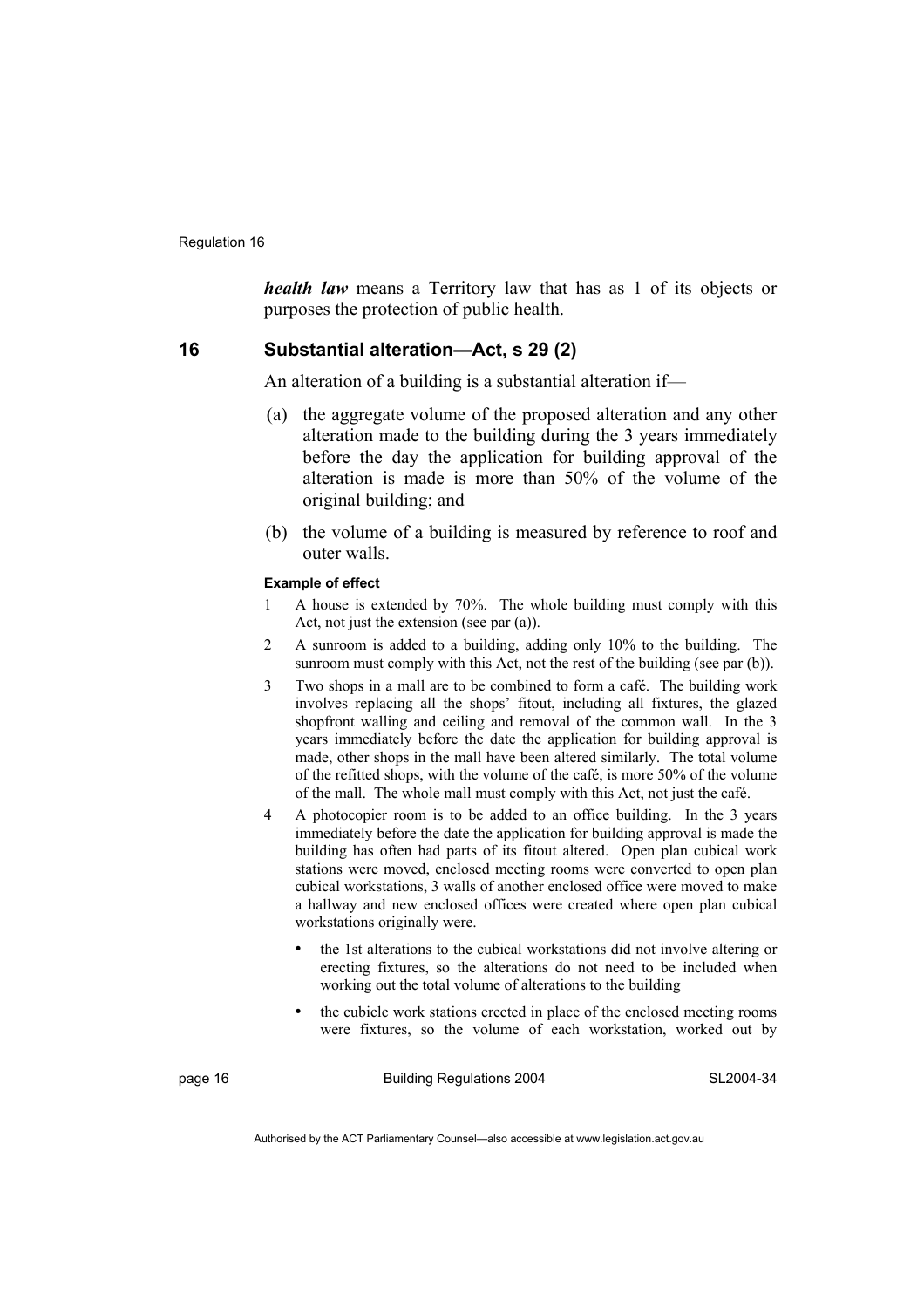multiplying its usable floor area by the height of the floor or roof above, must be included in working out to the total volume of alterations to the building

- the removal of the 3 walls of the enclosed office to make a hallway prevent the room functioning as a room, so the volume of the room must be included in working out the total volume of the alterations to the building
- the walls erected to form a room or substantially enclosed space must be included to work out the total volume of the alterations to the building

However, the total of the volumes of the alterations made to the building, when added to the volume of the proposed photocopier room, amounted to 45% of the building, so only the proposed room has to comply with this Act, not the whole building.

- 5 A building contains a nightclub where a fire sprinkler system was installed 1 year ago. Plans now propose to upgrade the airconditioning system throughout the building. The volume of the sprinkler pipework and proposed airconditioning ducts are included in working out the total volume of alterations to the building, but the volume of the spaces they can sprinkle or ventilate is not included.
- *Note* An example is part of the regulations, is not exhaustive and may extend, but does not limit, the meaning of the provision in which it appears (see Legislation Act, s 126 and s 132).

#### **17 Significantly different from plan amendment—Act, s 32 (4)**

- (1) A building built to amended plans (the *new building*) is significantly different from a building built to the unamended plans (the *old building*) if—
	- (a) the floor area, roof area or volume of the new building has increased or decreased by more than 1%; or
	- (b) the new building is not same class of building as the old building; or
	- (c) if the old building had parts that are not of the same class of building—

#### SL2004-34

Building Regulations 2004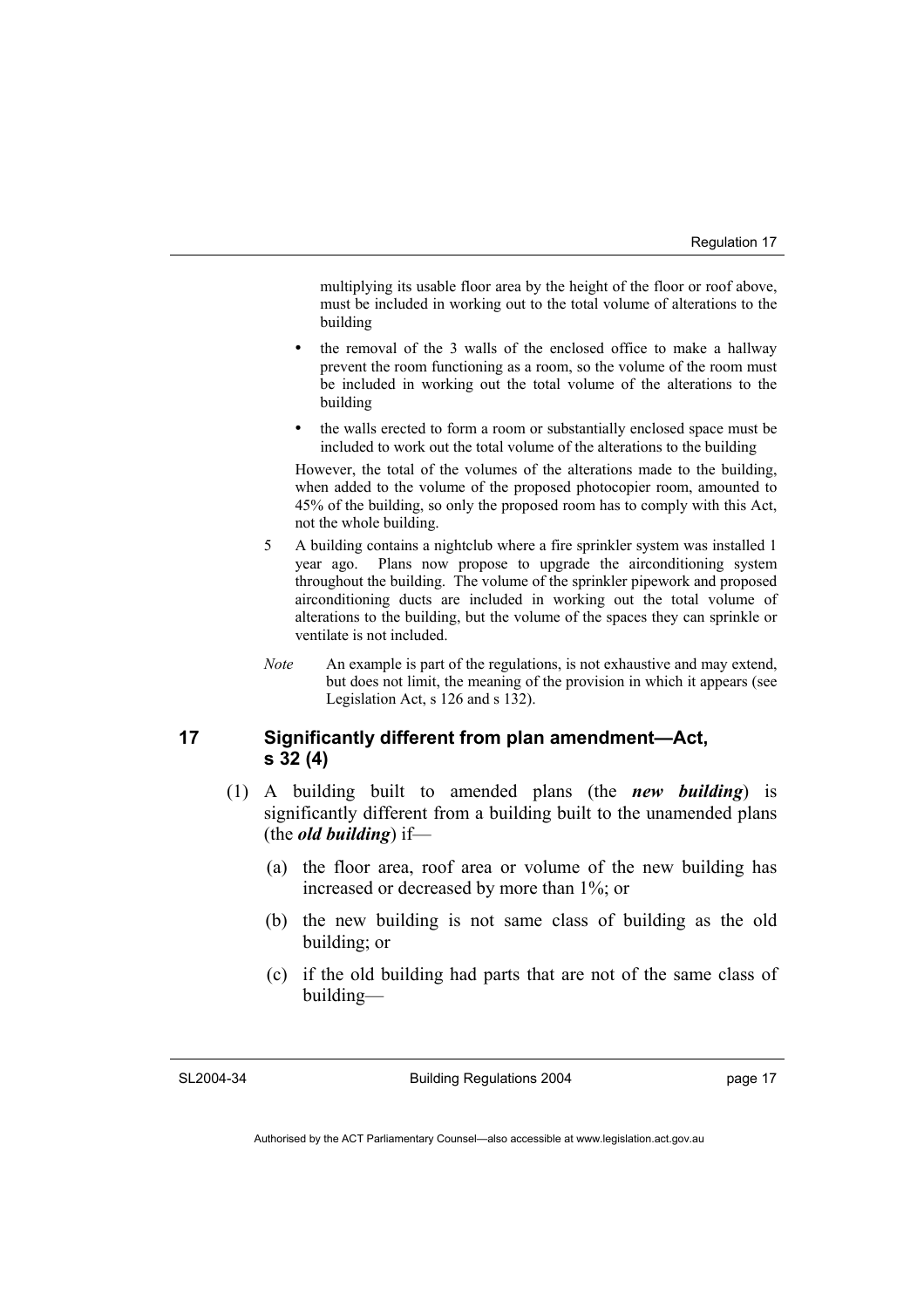- (i) the position of the parts in the new building has changed; or
- (ii) the floor area, roof area or volume of the parts in the new building has increased or decreased by more than 1%; or
- (d) any dimension of the perimeter of the new building, including the perimeter of the building's footprint or an elevation, has changed by more than 1%; or
- (e) the type of material to be used in the new building to form a structural element, roof, floor or external wall cladding has changed; or
- (f) the number of storeys or buildings in the new building has changed.

#### **Example of change of dimension**

The height of the building increases from 3m to 3.5m. The change of the dimension is more than 1%.

*Note* An example is part of the regulations, is not exhaustive and may extend, but does not limit, the meaning of the provision in which it appears (see Legislation Act, s 126 and s 132).

#### **18 Considerations about whether work done in proper way— Act, s 42 (2)**

In deciding whether building work has been done in a proper way, the following considerations must be taken into account:

 (a) whether the work uses a product or system in accordance with any accessible instructions, directions, guidelines or suggestions of the maker or seller of the product or system;

#### **Examples of instructions that are not accessible**

- 1 instructions not in English
- 2 an information leaflet printed 10 years ago that is now unavailable
- *Note* An example is part of the regulations, is not exhaustive and may extend, but does not limit, the meaning of the provision in which it appears (see Legislation Act, s 126 and s 132).

page 18 **Building Regulations** 2004

SL2004-34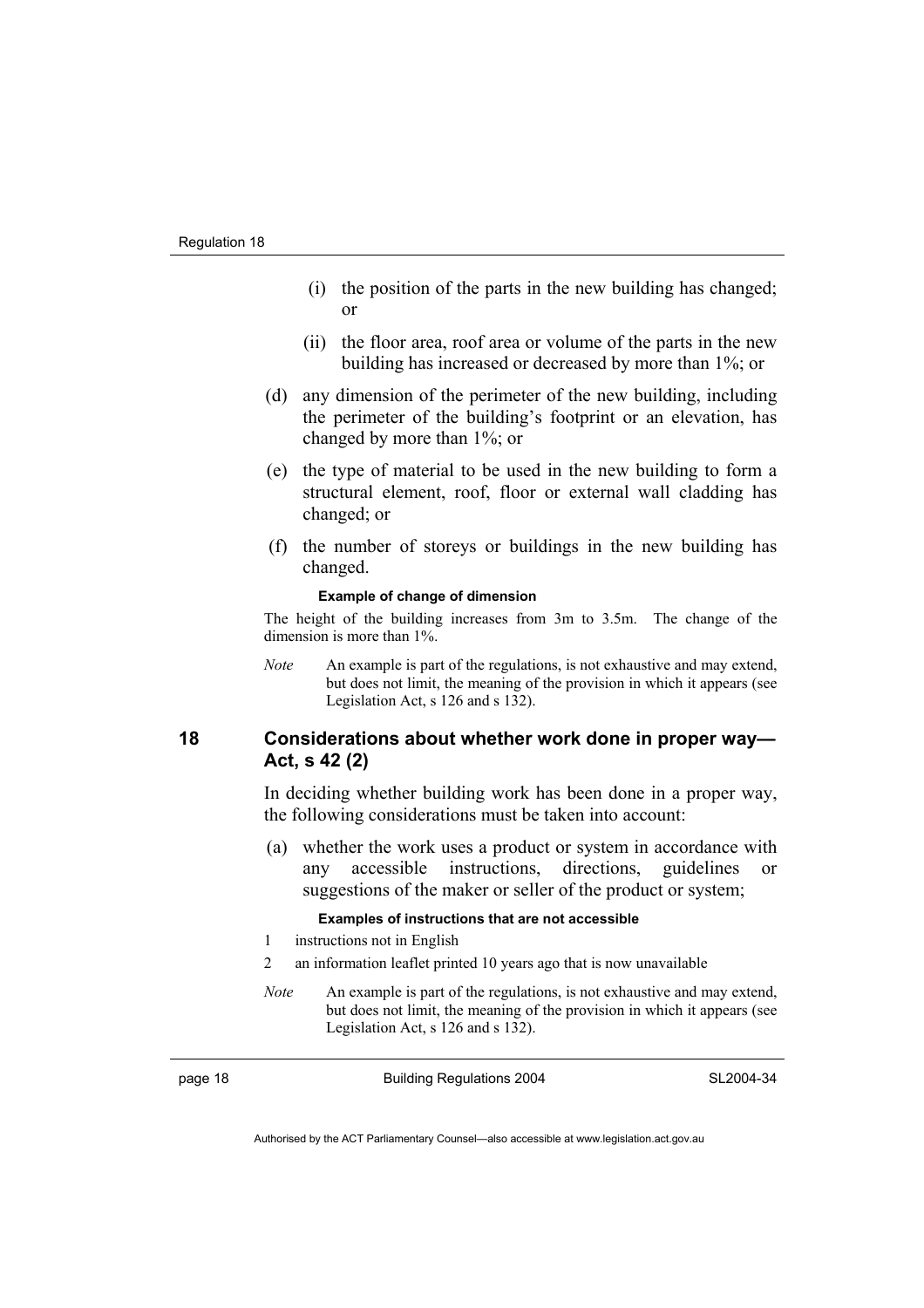- (b) whether the work is in accordance with any relevant rules or guidelines published by Standards Australia;
- (c) whether, as part of the work, a product or system is being, or has been, used in a way that a reasonable person would expect is contrary to the intended use of the product or system;
- (d) whether, as part of the work, a product or system is being, or has been, used in a way that the maker has given written notice will void the maker's warranty;

#### **Example of use**

Installing roof sheeting so it is level at any point is use in a way that a reasonable person would expect to be contrary to the intended use of the sheeting if the manufacturer's published literature indicates that the sheeting's warranty is voided if the sheeting is installed at a fall of less than 1° off level.

- (e) whether a reasonable person doing the work would know or reasonably suspect that the use of a product or system in a particular way would cause more instability, or affect the durability or soundness of the product or system or of the building work than if the product or system were used appropriately;
- (f) how reasonable it is in all the circumstances for the user of a product or system to rely on the maker's statement that the product or system complies with a stated standard;
- (g) whether the building work contravenes the Act or another Territory law.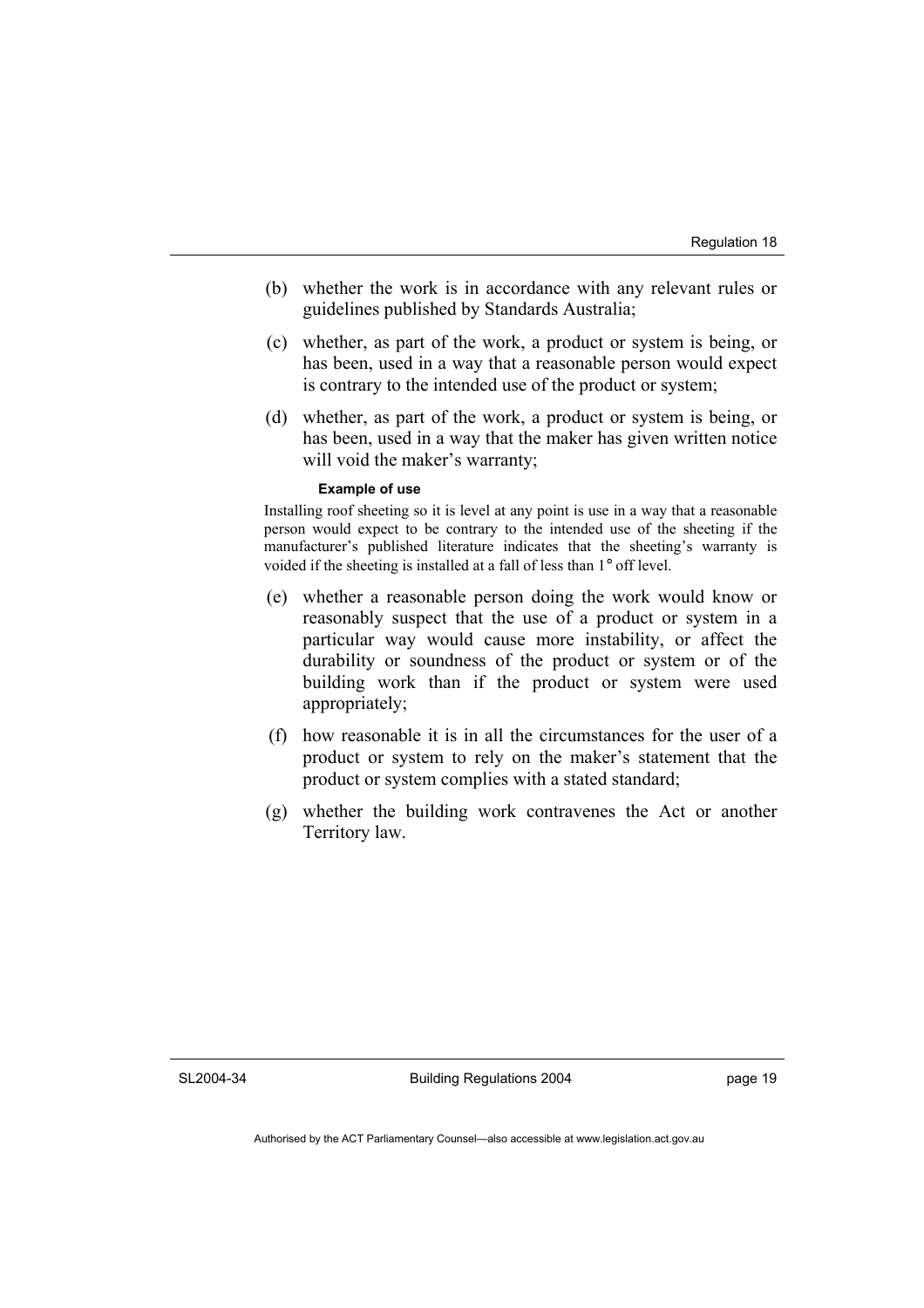#### **19 Considerations about whether work done in skilful way— Act, s 42 (2)**

In deciding whether building work has been done in a skilful way, consideration must be taken of whether the work has been carried out to completion with enough care so that it does not have to be redone to adequately serve its intended purpose or comply with the Act.

#### **Examples**

- 1 A timber stairway was built. Its elements were glued and nailed together permanently. The top step was too high to comply with a relevant provision of the building code. The step had to be disassembled or removed to rectify that noncompliance. The building of the step was not done in a skilful way.
- 2 The potential noncompliance in the step mentioned in example 1 was noticed before the components of the step were permanently fastened together. It was adjusted to ensure it complied with the building code without having to undo or redo any completed building work. That noncompliance and adjustment do not indicate that the building of the stair was not done in a skilful way.
- *Note* An example is part of the regulations, is not exhaustive and may extend, but does not limit, the meaning of the provision in which it appears (see Legislation Act, s 126 and s 132).

#### **20 Stages of building work—Act, s 43 (1)**

*Note* The Act, s 43 (2) requires certain things to be done before building work proceeds beyond the dampcourse level of a building.

The prescribed stages of building work are—

- (a) completion of excavation, placement of formwork and placement of steel reinforcing for the footings before any concrete for the footings is poured;
- (b) completion of the structural framework and, for a class 1 or class 10 building, before the placement of any internal lining; and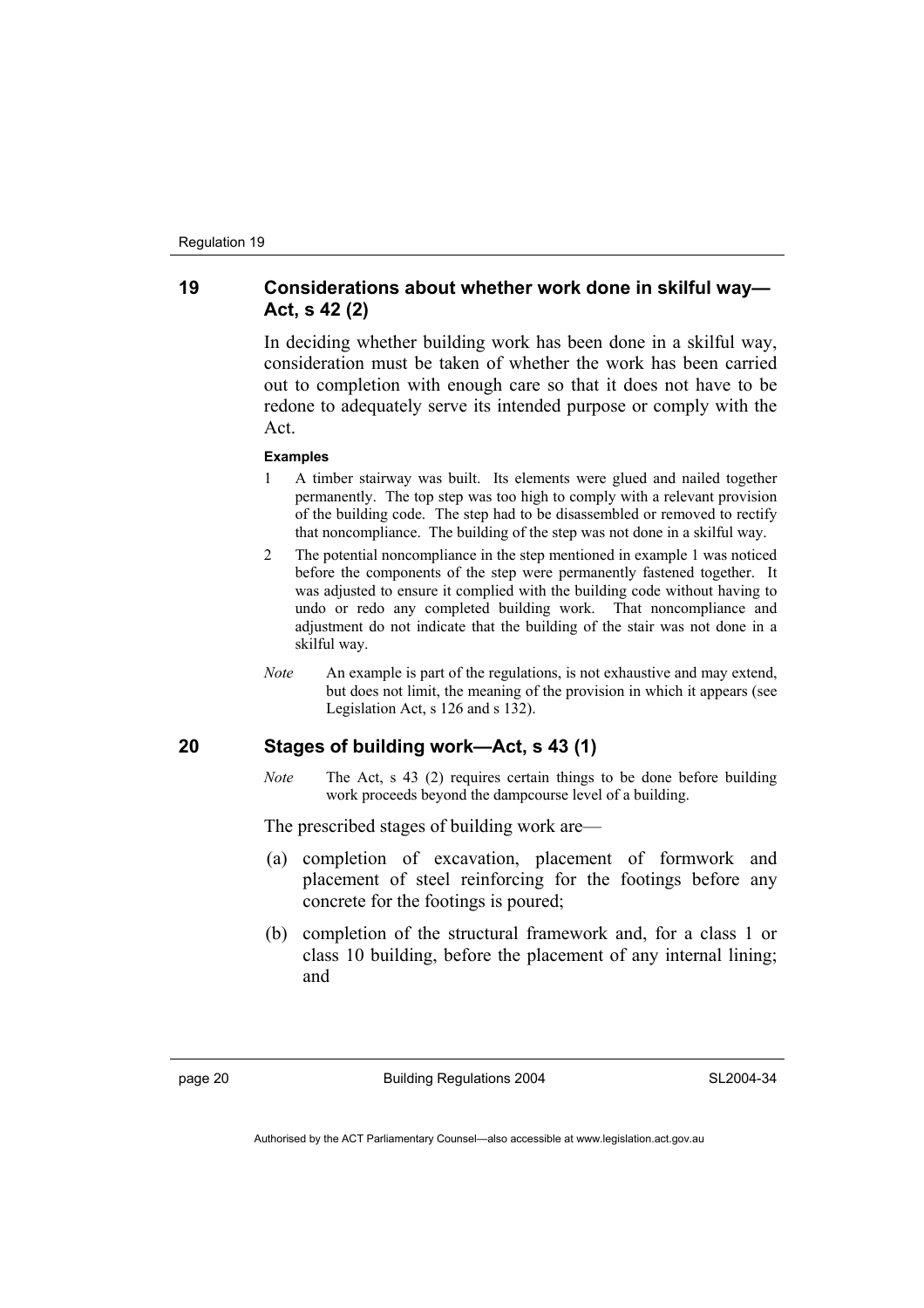- (c) for a class 1 or class 10 building—completion of placement of formwork, and placement of steel reinforcing, for any reinforced concrete member before any concrete for the member is poured; and
- (d) for a building other than a class 1 or class 10 building completion of any reinforced concrete member, before any concrete for the member is poured, stated by the certifier in the relevant building approval; and
- (e) completion of the building work approved in the relevant building approval.

#### **21 Alternative to new survey plan—Act, s 43 (2) (a) (ii)**

- (1) This regulation applies to building work if—
	- (a) the work is only in relation to an extension or alteration of an existing class 1 or class 10 building (the *original building*); and
	- (b) any building resulting from the work is to be located completely on the same parcel of land (the *original land*) where the original building is.
- (2) A plan (the *original survey plan*) signed by a registered surveyor is prescribed in relation to building work if—
	- (a) the original survey plan contains sufficient information to allow the certifier to form an accurate opinion about whether the building work complies with the Act, section 43 (2) (b); and
	- (b) the arrangement of the boundaries of the original land, and location and levels of the original building, have not changed since the original survey plan was made; and
	- (c) no building on which the work is to be carried out is, or building resulting from the work is to be, situated closer than 100mm away from the boundary of the parcel of land.

SL2004-34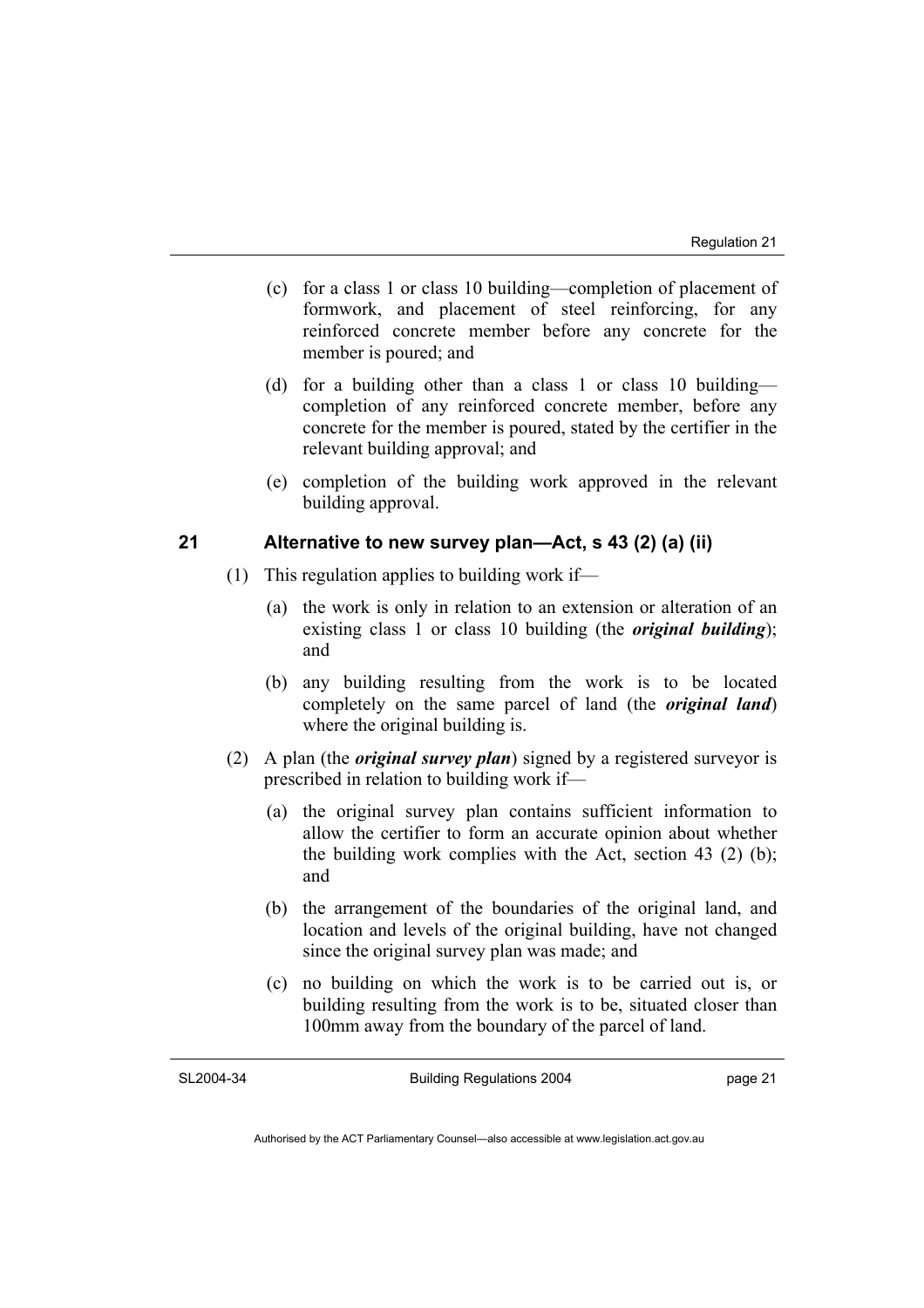#### **22 Consent or approval on completion of building work— Act, s 48 (2) (d)**

The following consents or approvals are prescribed:

- (a) if an approval for building work given under the Land Act is subject to a condition—the approval of the chief planning executive to the way in which the condition has been satisfied;
- (b) approval of the installation of any fire appliance in the new building or new part of the building by the fire commissioner or other person authorised under the *Fire Brigade Regulations 1958*, regulation 3 (2);
- (c) approval under the *Scaffolding and Lifts Regulations 1950*, regulation 21.

#### **23 Residential building work to which Act, pt 6 does not apply**

The Act, part 6 (Residential buildings—statutory warranties, insurance and fidelity certificates) does not apply in relation to residential building work if the cost of the work is less than \$12 000.

#### **24 End of statutory warranties—Act, s 88 (4)**

- (1) The prescribed period for the end of a warranty is—
	- (a) for residential building work in relation to a structural element—6 years after the completion day for the work; and
	- (b) for residential building work in relation to a non-structural element—2 years after the completion day for the work.
- (2) In this regulation:

*non-structural element*, of a building, means a component of the building that is not a structural element.

*structural element*, of a building, means—

page 22 Building Regulations 2004

SL2004-34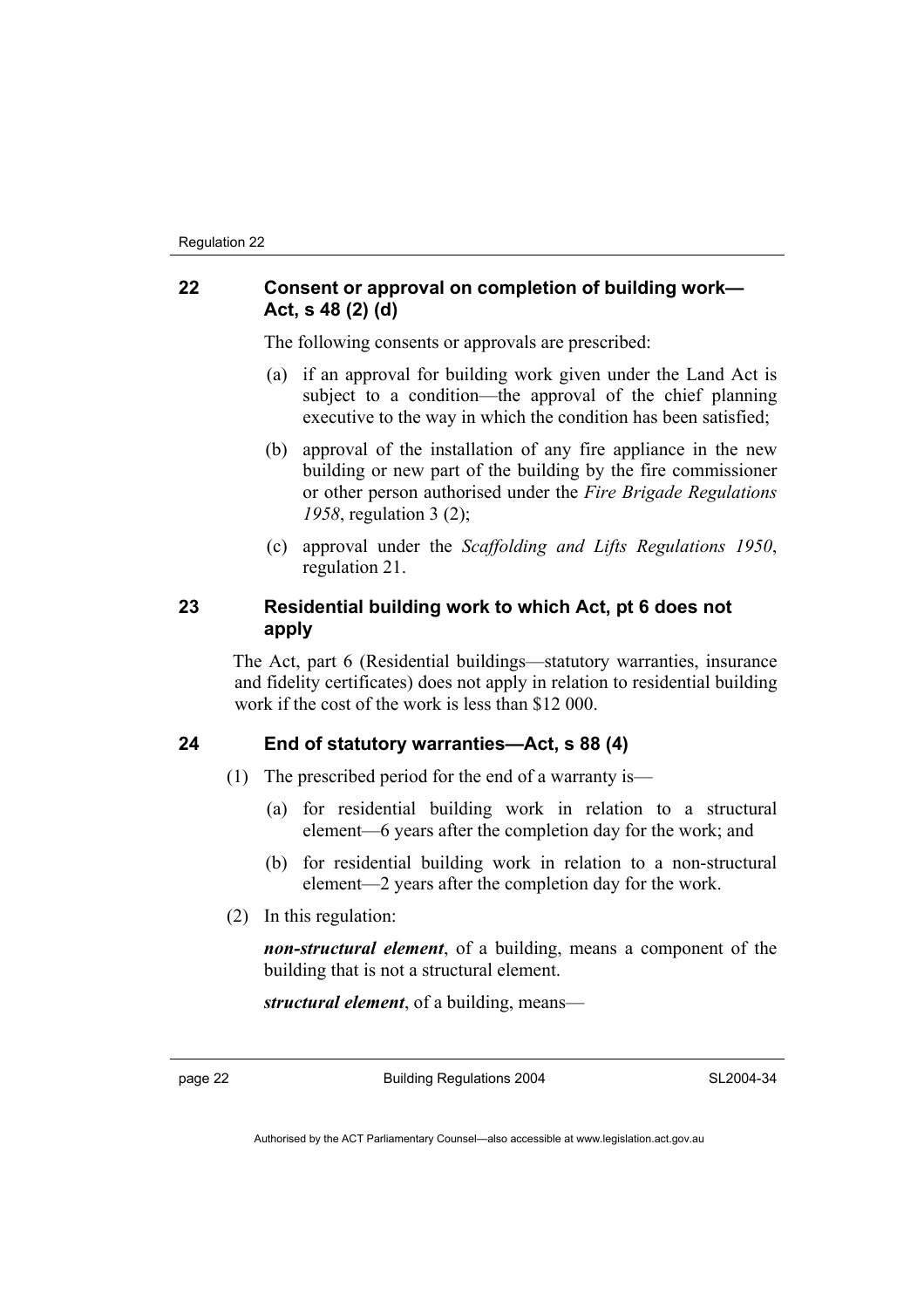- (a) an internal or external load-bearing component of the building that is essential to the stability of the building or any part of it; or
- (b) any component (including weatherproofing) forming part of the external walls or roof of the building.

#### **Examples for par (a)**

a foundation, floor, wall, roof, column or beam

*Note* An example is part of the regulations, is not exhaustive and may extend, but does not limit, the meaning of the provision in which it appears (see Legislation Act, s 126 and s 132).

#### **25 Residential building work minimum insurance—Act, s 90 (1) (b)**

The prescribed amount for insurance cover is \$85 000.

#### **26 Residential building work period of insurance—Act, s 90 (1) (c) and (d)**

The prescribed period is 5 years.

**27 Residential building work period for claims—Act, s 90 (1) (i)** 

The prescribed period is 90 days.

#### **28 Amount insurer not liable for—Act, s 91 (1)**

The prescribed amount is \$500.

**29 If builder defaults and work less than deposit paid—Act, s 93 (3) (b)** 

The prescribed amount is \$10 000.

SL2004-34

Building Regulations 2004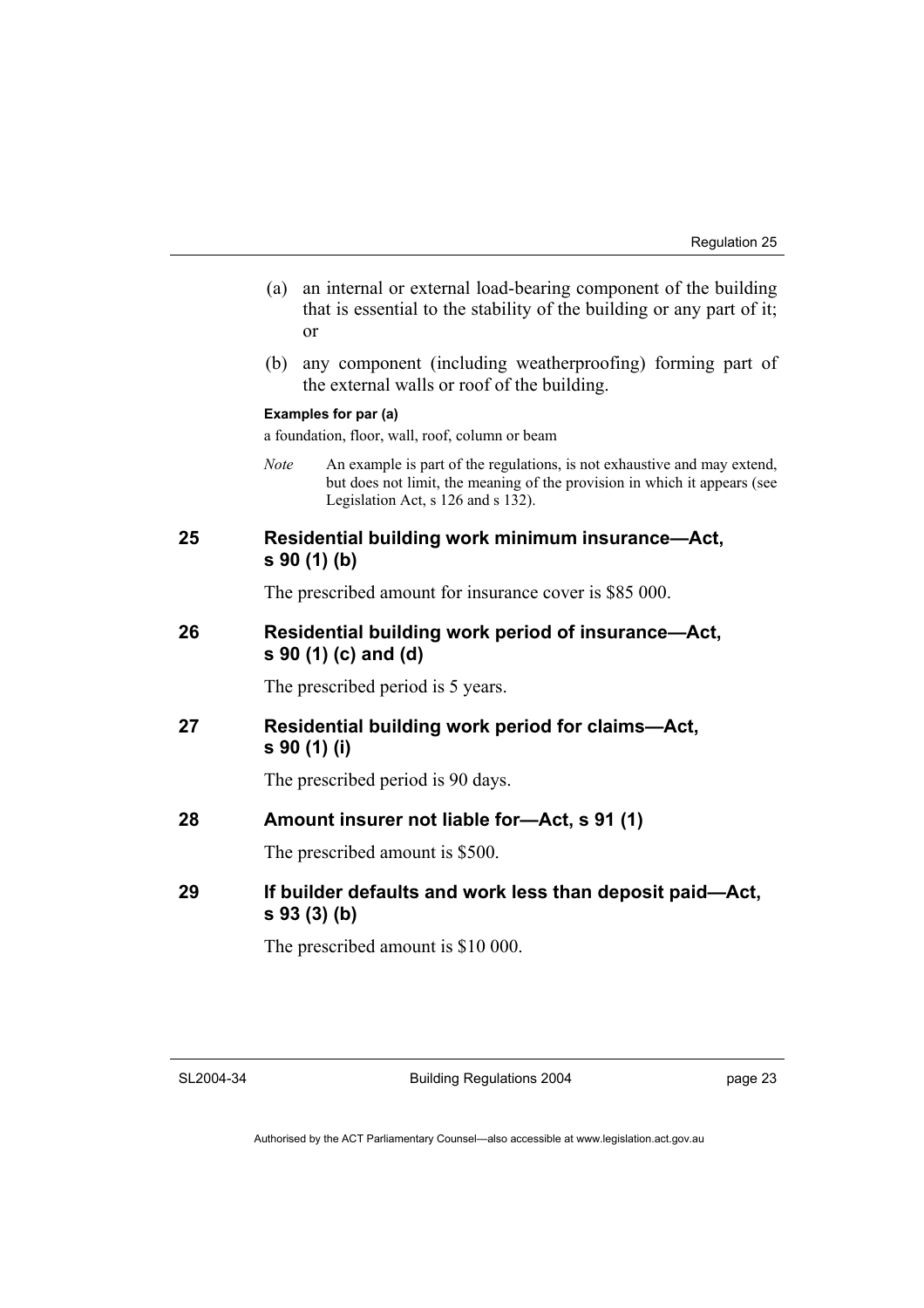#### **30 Appealable decisions and relevant people—Act, s 146 (5)**

- (1) The following decisions of the construction occupations registrar are *appealable decisions*:
	- (a) refusing to approve a certifier's resignation under the Act, section 19 (3) (a); or
	- (b) refusing to appoint a government certifier for building work under the Act, section 20 (4); or
	- (c) refusing to extend or further extend a period under the Act, section 36 (2) (Period for which approvals operate); or
	- (d) issuing a stop notice under the Act, section 53; or
	- (e) issuing a notice under the Act, section 58 (2) or (4) (Further notices relating to stop notices) or section 62 (1) (Notice to carry out building work); or
	- (f) refusing to issue a certificate of occupancy under the Act, section  $69$  (1), (2) or (3) or a certificate under the Act, section 71 (Certificate for building work involving demolition) or section 72 (Certificate for building work involving erection of structure); or
	- (g) refusing to issue a certificate of regularisation to a person other than the Territory or the Commonwealth under the Act, section 75; or
	- (h) refusing to give an approval under the Act, section 77 (3) (Use of buildings restricted); or
	- (i) working out the cost of building work under the Act, section  $86(1)$  (b) (ii); or
	- (i) refusing to give an approval under the Act, section 90  $(1)$  (i) (Complying residential building work insurance).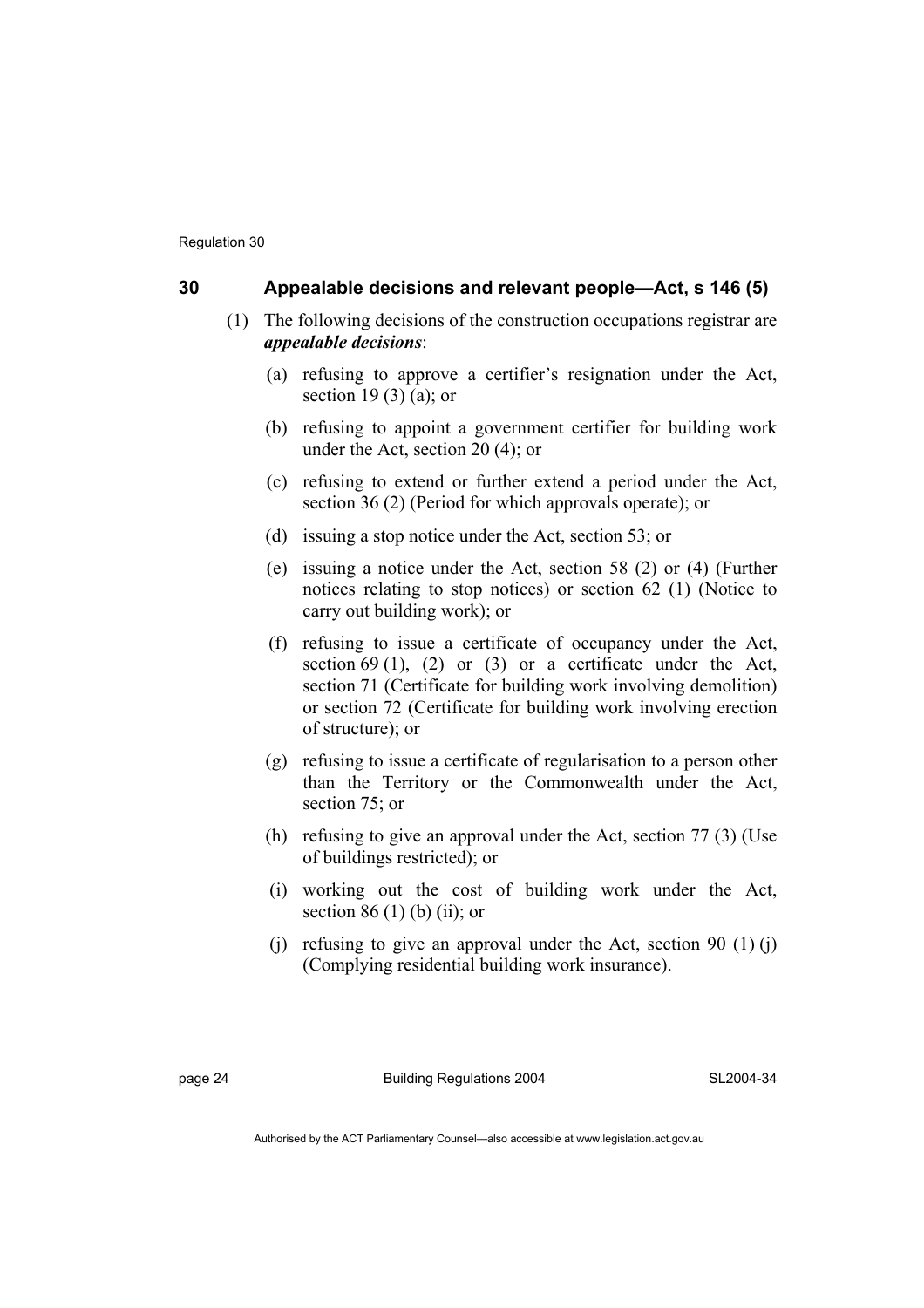- (2) Each of the following is the *relevant person* for the appealable decision to which it relates:
	- (a) for a decision mentioned in subsection  $(1)$   $(a)$ —to the certifier; or
	- (b) for a decision mentioned in subsection  $(1)$  (b)—to the applicant for the appointment of a government certifier; or
	- (c) for a decision mentioned in subsection  $(1)$  (c)—to the applicant for the extension; or
	- (d) for a decision mentioned in subsection (1) (d)—to the person carrying out the building work; or
	- (e) for a decision mentioned in subsection (1) (e)—to the person required to carry out the stated building work; or
	- (f) for a decision mentioned in subsection (1) (f) or  $(g)$ —to the applicant for the certificate; or
	- (g) for a decision mentioned in subsection  $(1)$  (h) or  $(i)$ —to the applicant for approval; or
	- (h) for a decision mentioned in subsection  $(1)$  (i)—the builder.

SL2004-34

Building Regulations 2004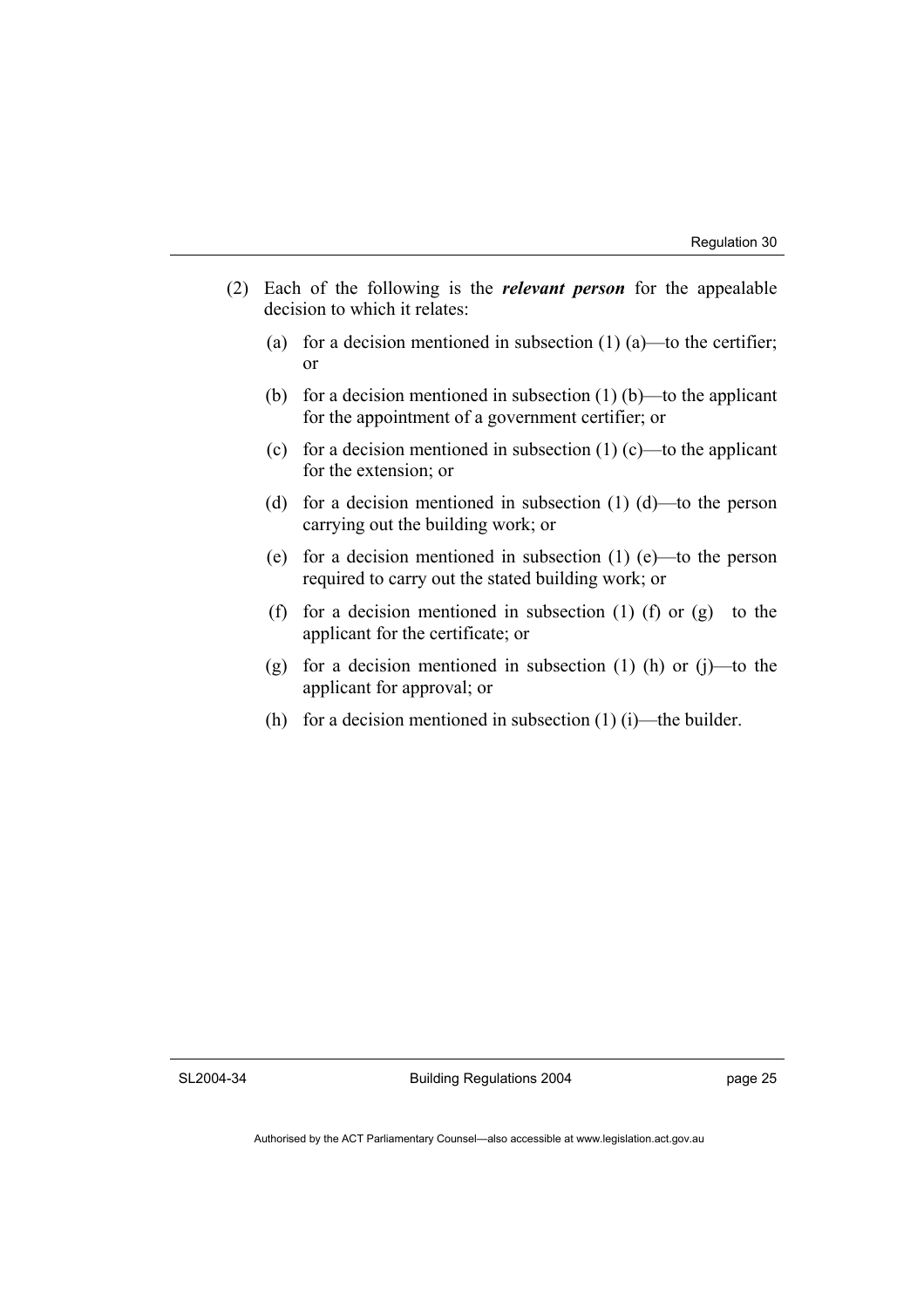## **Dictionary**

(see reg 2)

*Note 1* The Legislation Act contains definitions and other provisions relevant to these regulations.

*Note 2* In particular, the Legislation Act, dict, pt 1, defines the following terms:

- chief executive
- may (see s  $146$ )
- person
- under.
- *Note 3* Terms used in these regulations have the same meaning that they have in the *Building Act 2004* (see Legislation Act, s 148). For example, the following terms are defined in the *Building Act 2004*, dict:
	- alteration
	- building code
	- building work
	- certificate of regularisation
	- class
	- Land Act
	- structure.

*AS 1684* means the Australian Standard 1684 (Residential timberframed construction—design criteria) as in force from time to time.

*AS 2870* means the Australian Standard 2870 (Residential slabs and footings—construction) as in force from time to time.

*AS 3533* means the Australian Standard 3533 (Amusement rides and devices—design and construction) as in force from time to time.

*AS 3623* means the Australian Standard 3623 (Domestic metal framing) as in force from time to time.

*AS 3700* means the Australian Standard 3700 (Masonry structures) as in force from time to time.

page 26 **Building Regulations 2004**